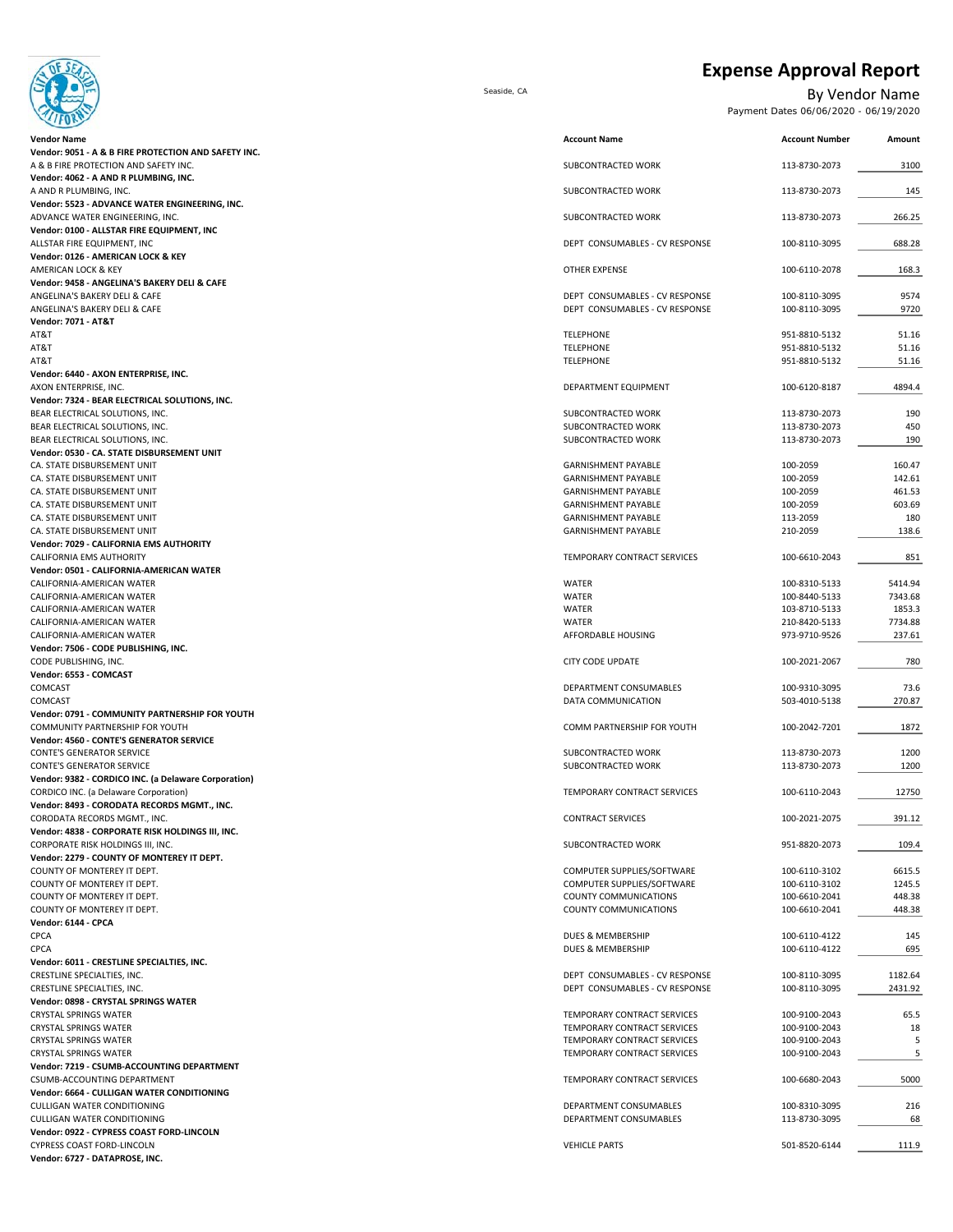| DATAPROSE, INC.                                        | <b>OUTSIDE PRINTING SERVICE</b> | 401-8610-2053 | 137.45   |
|--------------------------------------------------------|---------------------------------|---------------|----------|
| DATAPROSE, INC.                                        | POSTAGE                         | 401-8610-4124 | 317.85   |
| Vendor: 7266 - E2 CONSULTING ENGINEERS, INC            |                                 |               |          |
| E2 CONSULTING ENGINEERS, INC                           | <b>LIFT STATION UPGRADES</b>    | 953-8820-9204 | 3160     |
|                                                        |                                 |               |          |
| Vendor: 8622 - EDWARDS TRUCK CENTER, INC.              |                                 |               |          |
| EDWARDS TRUCK CENTER, INC.                             | <b>OUTSIDE REPAIRS</b>          | 501-8520-6148 | 843.67   |
| Vendor: 9346 - EMERGENCY SERVICES CONSULTING INTL      |                                 |               |          |
| EMERGENCY SERVICES CONSULTING INTL                     | <b>ACCREDITATION</b>            | 100-6610-2045 | 4620     |
| Vendor: 5969 - FASTENAL COMPANY                        |                                 |               |          |
| <b>FASTENAL COMPANY</b>                                | SUBCONTRACTED WORK              | 100-8420-2073 | 1834.3   |
| <b>FASTENAL COMPANY</b>                                | SUBCONTRACTED WORK              | 100-8420-2073 | 559.27   |
| <b>FASTENAL COMPANY</b>                                | DEPARTMENT CONSUMABLES          | 210-8110-3095 | 8.7      |
|                                                        |                                 |               |          |
| <b>FASTENAL COMPANY</b>                                | <b>DEPARTMENT CONSUMABLES</b>   | 210-8110-3095 | 4429     |
| Vendor: 3883 - FELIPE DE JESUS OLVERA                  |                                 |               |          |
| FELIPE DE JESUS OLVERA                                 | SUBCONTRACTED WORK              | 100-8450-2073 | 4400     |
| FELIPE DE JESUS OLVERA                                 | SUBCONTRACTED WORK              | 100-8450-2073 | 2200     |
| FELIPE DE JESUS OLVERA                                 | SUBCONTRACTED WORK              | 100-8450-2073 | 2200     |
| Vendor: 5198 - GOLDEN STATE PORTABLES                  |                                 |               |          |
| <b>GOLDEN STATE PORTABLES</b>                          | SUBCONTRACTED WORK              | 100-8310-2073 | 553.63   |
|                                                        |                                 |               |          |
| <b>GOLDEN STATE PORTABLES</b>                          | DEPARTMENT CONSUMABLES          | 100-8310-3095 | 553.63   |
| <b>GOLDEN STATE PORTABLES</b>                          | SUBCONTRACTED WORK              | 100-8420-2073 | 130.36   |
| Vendor: 1388 - GRAINGER                                |                                 |               |          |
| GRAINGER                                               | CONSUMABLES                     | 271-8110-3095 | 45.14    |
| Vendor: 1392 - GRANITE ROCK COMPANY                    |                                 |               |          |
| <b>GRANITE ROCK COMPANY</b>                            | DEPARTMENT CONSUMABLES          |               |          |
|                                                        |                                 | 100-8420-3095 | 95.8     |
| Vendor: 9239 - HAVIS INC.                              |                                 |               |          |
| HAVIS INC.                                             | <b>VEHICLE PARTS</b>            | 501-8520-6144 | 562.5    |
| <b>Vendor: 1494 - HD SUPPLY FACILITIES MAINTENANCE</b> |                                 |               |          |
| HD SUPPLY FACILITIES MAINTENANCE                       | DEPARTMENT CONSUMABLES          | 100-8310-3095 | 38.78    |
| Vendor: 1561 - HOME DEPOT CREDIT SERVICES              |                                 |               |          |
| HOME DEPOT CREDIT SERVICES                             | DEPARTMENT CONSUMABLES          | 100-8310-3095 | 8.35     |
|                                                        |                                 |               |          |
| HOME DEPOT CREDIT SERVICES                             | DEPARTMENT CONSUMABLES          | 100-8310-3095 | 98.96    |
| HOME DEPOT CREDIT SERVICES                             | DEPARTMENT CONSUMABLES          | 100-8310-3095 | 201.81   |
| HOME DEPOT CREDIT SERVICES                             | DEPARTMENT CONSUMABLES          | 100-8310-3095 | 14.8     |
| HOME DEPOT CREDIT SERVICES                             | DEPARTMENT CONSUMABLES          | 100-8310-3095 | 13.04    |
| HOME DEPOT CREDIT SERVICES                             | DEPARTMENT CONSUMABLES          | 100-8310-3095 | 30.05    |
| HOME DEPOT CREDIT SERVICES                             | DEPARTMENT CONSUMABLES          | 100-8310-3095 | 13.08    |
| HOME DEPOT CREDIT SERVICES                             | DEPARTMENT CONSUMABLES          | 100-8310-3095 | 87.19    |
|                                                        |                                 |               |          |
| HOME DEPOT CREDIT SERVICES                             | DEPARTMENT CONSUMABLES          | 100-8420-3095 | 77.98    |
| HOME DEPOT CREDIT SERVICES                             | DEPARTMENT CONSUMABLES          | 113-8730-3095 | 15.27    |
| HOME DEPOT CREDIT SERVICES                             | DEPARTMENT CONSUMABLES          | 113-8730-3095 | 176.92   |
| HOME DEPOT CREDIT SERVICES                             | DEPARTMENT CONSUMABLES          | 113-8730-3095 | 117.95   |
| HOME DEPOT CREDIT SERVICES                             | DEPARTMENT CONSUMABLES          | 113-8730-3095 | 117.95   |
| HOME DEPOT CREDIT SERVICES                             | DEPARTMENT CONSUMABLES          | 113-8730-3095 | 8.73     |
|                                                        |                                 |               |          |
| HOME DEPOT CREDIT SERVICES                             | DEPARTMENT CONSUMABLES          | 113-8730-3095 | 8.73     |
| HOME DEPOT CREDIT SERVICES                             | DEPARTMENT CONSUMABLES          | 113-8730-3095 | 11.98    |
| HOME DEPOT CREDIT SERVICES                             | DEPARTMENT CONSUMABLES          | 113-8730-3095 | 29.37    |
| HOME DEPOT CREDIT SERVICES                             | DEPARTMENT CONSUMABLES          | 113-8730-3095 | 78.34    |
| HOME DEPOT CREDIT SERVICES                             | DEPARTMENT CONSUMABLES          | 113-8730-3095 | 18.31    |
| HOME DEPOT CREDIT SERVICES                             | DEPARTMENT CONSUMABLES          | 113-8730-3095 | 55.66    |
|                                                        |                                 |               |          |
| HOME DEPOT CREDIT SERVICES                             | DEPARTMENT CONSUMABLES          | 113-8730-3095 | 80.71    |
| HOME DEPOT CREDIT SERVICES                             | DEPARTMENT CONSUMABLES          | 113-8730-3095 | 13.07    |
| HOME DEPOT CREDIT SERVICES                             | DEPARTMENT CONSUMABLES          | 113-8730-3095 | 42.39    |
| HOME DEPOT CREDIT SERVICES                             | DEPARTMENT CONSUMABLES          | 113-8730-3095 | 76.69    |
| HOME DEPOT CREDIT SERVICES                             | DEPARTMENT CONSUMABLES          | 210-8110-3095 | 39.35    |
| HOME DEPOT CREDIT SERVICES                             | DEPARTMENT CONSUMABLES          | 210-8110-3095 | 128.41   |
| HOME DEPOT CREDIT SERVICES                             |                                 |               |          |
|                                                        | DEPARTMENT CONSUMABLES          | 210-8110-3095 | 40.21    |
| HOME DEPOT CREDIT SERVICES                             | <b>CONSUMABLES</b>              | 271-8110-3095 | 130.99   |
| Vendor: 1569 - HOPE SERVICES                           |                                 |               |          |
| <b>HOPE SERVICES</b>                                   | SUBCONTRACTED WORK              | 100-8420-2073 | 3000     |
| <b>HOPE SERVICES</b>                                   | SUBCONTRACTED WORK              | 103-8710-2073 | 792.36   |
| Vendor: 9467 - HOSSAM HASSAN                           |                                 |               |          |
| <b>HOSSAM HASSAN</b>                                   | SUMMER PARK CONCERTS            | 100-9200-7175 | 336.25   |
|                                                        |                                 |               |          |
| Vendor: 4920 - ICMA RETIREMENT TRUST-457               |                                 |               |          |
| ICMA RETIREMENT TRUST-457                              | DEFERRED COMP PAYABLE           | 100-2060      | 682.15   |
| ICMA RETIREMENT TRUST-457                              | DEFERRED COMP PAYABLE           | 100-2060      | 1036.17  |
| ICMA RETIREMENT TRUST-457                              | DEFERRED COMP PAYABLE           | 100-2060      | 331.96   |
| ICMA RETIREMENT TRUST-457                              | DEFERRED COMP PAYABLE           | 100-2060      | 343.74   |
| ICMA RETIREMENT TRUST-457                              | DEFERRED COMP PAYABLE           | 100-2060      | 109.36   |
| ICMA RETIREMENT TRUST-457                              |                                 |               | 576.58   |
|                                                        | DEFERRED COMP PAYABLE           | 100-2060      |          |
| ICMA RETIREMENT TRUST-457                              | DEFERRED COMP PAYABLE           | 100-2060      | 4321.66  |
| ICMA RETIREMENT TRUST-457                              | DEFERRED COMP PAYABLE           | 100-2060      | 198.9    |
| ICMA RETIREMENT TRUST-457                              | DEFERRED COMP PAYABLE           | 100-2060      | 13467.22 |
| ICMA RETIREMENT TRUST-457                              | DEFERRED COMP PAYABLE           | 100-2060      | 738.29   |
| ICMA RETIREMENT TRUST-457                              |                                 | 100-2060      | 929.24   |
|                                                        |                                 |               |          |
| ICMA RETIREMENT TRUST-457                              | DEFERRED COMP PAYABLE           |               |          |
| ICMA RETIREMENT TRUST-457                              | DEFERRED COMP PAYABLE           | 100-2060      | 9214     |
|                                                        | DEFERRED COMP PAYABLE           | 103-2060      | 7.14     |
| ICMA RETIREMENT TRUST-457                              | DEFERRED COMP PAYABLE           | 103-2060      | 22.25    |
| ICMA RETIREMENT TRUST-457                              | DEFERRED COMP PAYABLE           | 103-2060      | 9.11     |
| ICMA RETIREMENT TRUST-457                              |                                 |               |          |
|                                                        | DEFERRED COMP PAYABLE           | 113-2060      | 57.1     |
| ICMA RETIREMENT TRUST-457                              | DEFERRED COMP PAYABLE           | 113-2060      | 66       |
| ICMA RETIREMENT TRUST-457                              | DEFERRED COMP PAYABLE           | 113-2060      | 207.51   |
| ICMA RETIREMENT TRUST-457                              | DEFERRED COMP PAYABLE           | 200-2060      | 160      |
| ICMA RETIREMENT TRUST-457                              | DEFERRED COMP PAYABLE           | 210-2060      | 544.78   |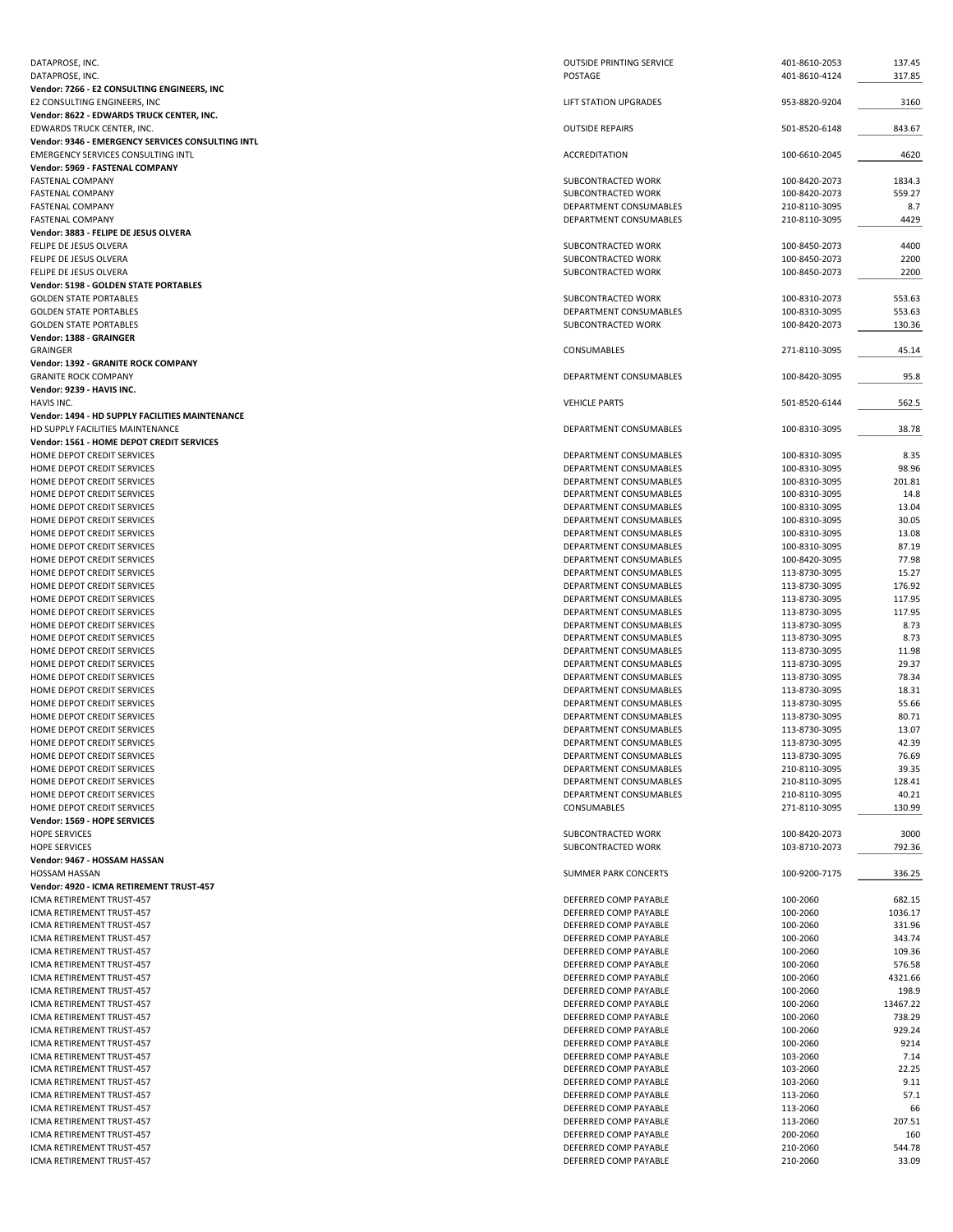| <b>ICMA RETIREMENT TRUST-457</b>                        | DEFERRED COMP PAYABLE                                | 210-2060                       | 490.86         |
|---------------------------------------------------------|------------------------------------------------------|--------------------------------|----------------|
| ICMA RETIREMENT TRUST-457                               | DEFERRED COMP PAYABLE                                | 210-2060                       | 140.24         |
| ICMA RETIREMENT TRUST-457                               | DEFERRED COMP PAYABLE                                | 210-2060                       | 1.16           |
| ICMA RETIREMENT TRUST-457                               | DEFERRED COMP PAYABLE                                | 210-2060                       | 114.2          |
|                                                         |                                                      |                                |                |
| ICMA RETIREMENT TRUST-457                               | DEFERRED COMP PAYABLE                                | 271-2060                       | 118.38         |
| ICMA RETIREMENT TRUST-457                               | DEFERRED COMP PAYABLE                                | 271-2060                       | 245.5          |
| ICMA RETIREMENT TRUST-457                               | DEFERRED COMP PAYABLE                                | 271-2060                       | 57.1           |
| ICMA RETIREMENT TRUST-457                               | DEFERRED COMP PAYABLE                                | 271-2060                       | 103.44         |
| ICMA RETIREMENT TRUST-457                               | DEFERRED COMP PAYABLE                                | 271-2060                       | 40             |
| ICMA RETIREMENT TRUST-457                               | DEFERRED COMP PAYABLE                                | 401-2060                       | 25.81          |
| ICMA RETIREMENT TRUST-457                               | DEFERRED COMP PAYABLE                                | 401-2060                       | 267.32         |
|                                                         |                                                      |                                |                |
| ICMA RETIREMENT TRUST-457                               | DEFERRED COMP PAYABLE                                | 401-2060                       | 28.55          |
| ICMA RETIREMENT TRUST-457                               | DEFERRED COMP PAYABLE                                | 401-2060                       | 66.41          |
| ICMA RETIREMENT TRUST-457                               | DEFERRED COMP PAYABLE                                | 501-2060                       | 66             |
| ICMA RETIREMENT TRUST-457                               | DEFERRED COMP PAYABLE                                | 501-2060                       | 57.1           |
| ICMA RETIREMENT TRUST-457                               | DEFERRED COMP PAYABLE                                | 501-2060                       | 231.72         |
| ICMA RETIREMENT TRUST-457                               | DEFERRED COMP PAYABLE                                | 503-2060                       | 775            |
| ICMA RETIREMENT TRUST-457                               |                                                      | 503-2060                       | 486.56         |
|                                                         | DEFERRED COMP PAYABLE                                |                                |                |
| ICMA RETIREMENT TRUST-457                               | DEFERRED COMP PAYABLE                                | 951-2060                       | 75.8           |
| ICMA RETIREMENT TRUST-457                               | DEFERRED COMP PAYABLE                                | 951-2060                       | 154.13         |
| ICMA RETIREMENT TRUST-457                               | DEFERRED COMP PAYABLE                                | 951-2060                       | 57.1           |
| ICMA RETIREMENT TRUST-457                               | DEFERRED COMP PAYABLE                                | 951-2060                       | 30.02          |
| ICMA RETIREMENT TRUST-457                               | DEFERRED COMP PAYABLE                                | 951-2060                       | 241.93         |
| ICMA RETIREMENT TRUST-457                               | DEFERRED COMP PAYABLE                                | 951-2060                       | 26.82          |
|                                                         |                                                      |                                |                |
| ICMA RETIREMENT TRUST-457                               | DEFERRED COMP PAYABLE                                | 953-2060                       | 15.9           |
| ICMA RETIREMENT TRUST-457                               | DEFERRED COMP PAYABLE                                | 953-2060                       | 1.96           |
| Vendor: 7173 - Iconix Waterworks (US) Inc.              |                                                      |                                |                |
| Iconix Waterworks (US) Inc.                             | <b>DEPARTMENT CONSUMABLES</b>                        | 401-8620-3095                  | 473.85         |
| Iconix Waterworks (US) Inc.                             | DEPARTMENT CONSUMABLES                               | 401-8620-3095                  | 369.36         |
| Vendor: 6970 - ID CONCEPTS, LLC                         |                                                      |                                |                |
| ID CONCEPTS, LLC                                        |                                                      |                                |                |
|                                                         | DEPARTMENT EQUIPMENT                                 | 100-6110-8187                  | 77.79          |
| Vendor: 8863 - INFRASTRUCTURE ENGINEERING CORP.         |                                                      |                                |                |
| INFRASTRUCTURE ENGINEERING CORP.                        | SEWER LINE REPLACEMENTS                              | 953-8820-9218                  | 9722.5         |
| Vendor: 1672 - INTERNATIONAL INSTITUTE                  |                                                      |                                |                |
| INTERNATIONAL INSTITUTE                                 | DUES AND MEMBERSHIPS                                 | 100-2021-4122                  | 225            |
| Vendor: 5266 - INTL ASSOC OF FIREFIGHTER                |                                                      |                                |                |
| INTL ASSOC OF FIREFIGHTER                               | MISC PAYROLL PAYABLES                                | 100-2062                       | 1320           |
|                                                         |                                                      |                                |                |
| INTL ASSOC OF FIREFIGHTER                               | MISC PAYROLL PAYABLES                                | 100-2062                       | 1260           |
| Vendor: 7065 - JAN ROEHL CONSULTING                     |                                                      |                                |                |
| JAN ROEHL CONSULTING                                    | JAN ROEHL CONSULTING                                 | 100-2042-1039                  | 1075           |
| Vendor: 5833 - JOHNSON ASSOCIATES                       |                                                      |                                |                |
| JOHNSON ASSOCIATES                                      | <b>VEHICLE PARTS</b>                                 | 501-8520-6144                  | 87.24          |
|                                                         |                                                      |                                |                |
|                                                         |                                                      |                                |                |
| Vendor: 9466 - K&B ENTERPRISE GROUP                     |                                                      |                                |                |
| <b>K&amp;B ENTERPRISE GROUP</b>                         | DEPARTMENT CONSUMABLES                               | 100-6680-3095                  | 250            |
| Vendor: 7910 - KOFF & ASSOCIATES                        |                                                      |                                |                |
| KOFF & ASSOCIATES                                       | CONSULTANT                                           | 100-2031-1030                  | 5000           |
| Vendor: 7488 - L3HARRIS TECHNOLOGIES, INC.              |                                                      |                                |                |
|                                                         |                                                      |                                |                |
| L3HARRIS TECHNOLOGIES, INC.                             | <b>RADIO REPAIR</b>                                  | 100-6120-2052                  | 837.61         |
| Vendor: 5462 - LABORERS NATIONAL PENSION                |                                                      |                                |                |
| LABORERS NATIONAL PENSION                               | LIUNA PENSION PAYABLE                                | 100-2064                       | 2163.1         |
| LABORERS NATIONAL PENSION                               | LIUNA PENSION PAYABLE                                | 100-2064                       | 1950.41        |
| LABORERS NATIONAL PENSION                               | LIUNA PENSION PAYABLE                                | 103-2064                       | 69.7           |
| LABORERS NATIONAL PENSION                               | LIUNA PENSION PAYABLE                                | 103-2064                       | 58.24          |
| LABORERS NATIONAL PENSION                               | LIUNA PENSION PAYABLE                                | 210-2064                       | 644.8          |
|                                                         |                                                      |                                |                |
| LABORERS NATIONAL PENSION                               | LIUNA PENSION PAYABLE                                | 210-2064                       | 875.23         |
| LABORERS NATIONAL PENSION                               | LIUNA PENSION PAYABLE                                | 271-2064                       | 526.39         |
| LABORERS NATIONAL PENSION                               | LIUNA PENSION PAYABLE                                | 271-2064                       | 520.96         |
| LABORERS NATIONAL PENSION                               | LIUNA PENSION PAYABLE                                | 401-2064                       | 347.96         |
| LABORERS NATIONAL PENSION                               | LIUNA PENSION PAYABLE                                | 401-2064                       | 303.63         |
| LABORERS NATIONAL PENSION                               | LIUNA PENSION PAYABLE                                | 501-2064                       | 288            |
|                                                         | LIUNA PENSION PAYABLE                                |                                |                |
| LABORERS NATIONAL PENSION                               |                                                      | 501-2064                       | 288            |
| LABORERS NATIONAL PENSION                               | LIUNA PENSION PAYABLE                                | 951-2064                       | 280.05         |
| LABORERS NATIONAL PENSION                               | LIUNA PENSION PAYABLE                                | 951-2064                       | 323.53         |
| Vendor: 0213 - LANGUAGE LINE SERVICES                   |                                                      |                                |                |
| LANGUAGE LINE SERVICES                                  | <b>TELEPHONE</b>                                     | 100-6110-5132                  | 27.13          |
| Vendor: 1913 - LAW ENFORCEMENT PSYCHOLOGICAL SVCS, INC. |                                                      |                                |                |
| LAW ENFORCEMENT PSYCHOLOGICAL SVCS, INC.                | MEDICAL EXAMS                                        | 100-6110-1026                  | 1200           |
|                                                         |                                                      |                                |                |
| Vendor: 4422 - LEHR AUTO ELECTRIC                       |                                                      |                                |                |
| LEHR AUTO ELECTRIC                                      | <b>VEHICLE PARTS</b>                                 | 501-8520-6144                  | 550.8          |
| Vendor: 6172 - LEXISNEXIS RISK DATA MANGEMENT INC.      |                                                      |                                |                |
| LEXISNEXIS RISK DATA MANGEMENT INC.                     | <b>INVESTIGATION EXPENSE</b>                         | 100-6130-4125                  | 150            |
| Vendor: 8838 - M & A STEAM                              |                                                      |                                |                |
| M & A STEAM                                             | SUBCONTRACTED WORK                                   | 113-8730-2073                  | 600            |
| Vendor: 2236 - MBS BUSINESS SYSTEMS                     |                                                      |                                |                |
|                                                         |                                                      |                                |                |
| MBS BUSINESS SYSTEMS                                    | <b>COPIER SERVICES</b>                               | 100-7410-2044                  | 453.69         |
| MBS BUSINESS SYSTEMS                                    | <b>COPIER SERVICES</b>                               | 100-8310-2044                  | 107.36         |
| MBS BUSINESS SYSTEMS                                    | <b>COPIER SERVICES</b>                               | 100-9200-2044                  | 101.99         |
| Vendor: 9464 - MERCHANT SERVICES                        |                                                      |                                |                |
| <b>MERCHANT SERVICES</b>                                | <b>BANK FEES &amp; MISC CHARGES</b>                  | 100-5110-2074                  | 269.5          |
| Vendor: 2184 - MISSION LINEN SERVICE                    |                                                      |                                |                |
|                                                         |                                                      |                                |                |
| MISSION LINEN SERVICE                                   | UNIFORM SERVICE/LAUNDRY                              | 100-6640-2049                  | 82.21          |
| Vendor: 2186 - MISSION UNIFORM SERVICE                  |                                                      |                                |                |
| MISSION UNIFORM SERVICE                                 | UNIFORM SERVICE / LAUNDRY                            | 100-8310-2049                  | 55.34          |
| MISSION UNIFORM SERVICE<br>MISSION UNIFORM SERVICE      | UNIFORM SERVICE / LAUNDRY<br>UNIFORM SERVICE/LAUNDRY | 100-8310-2049<br>100-8410-2049 | 53.55<br>17.71 |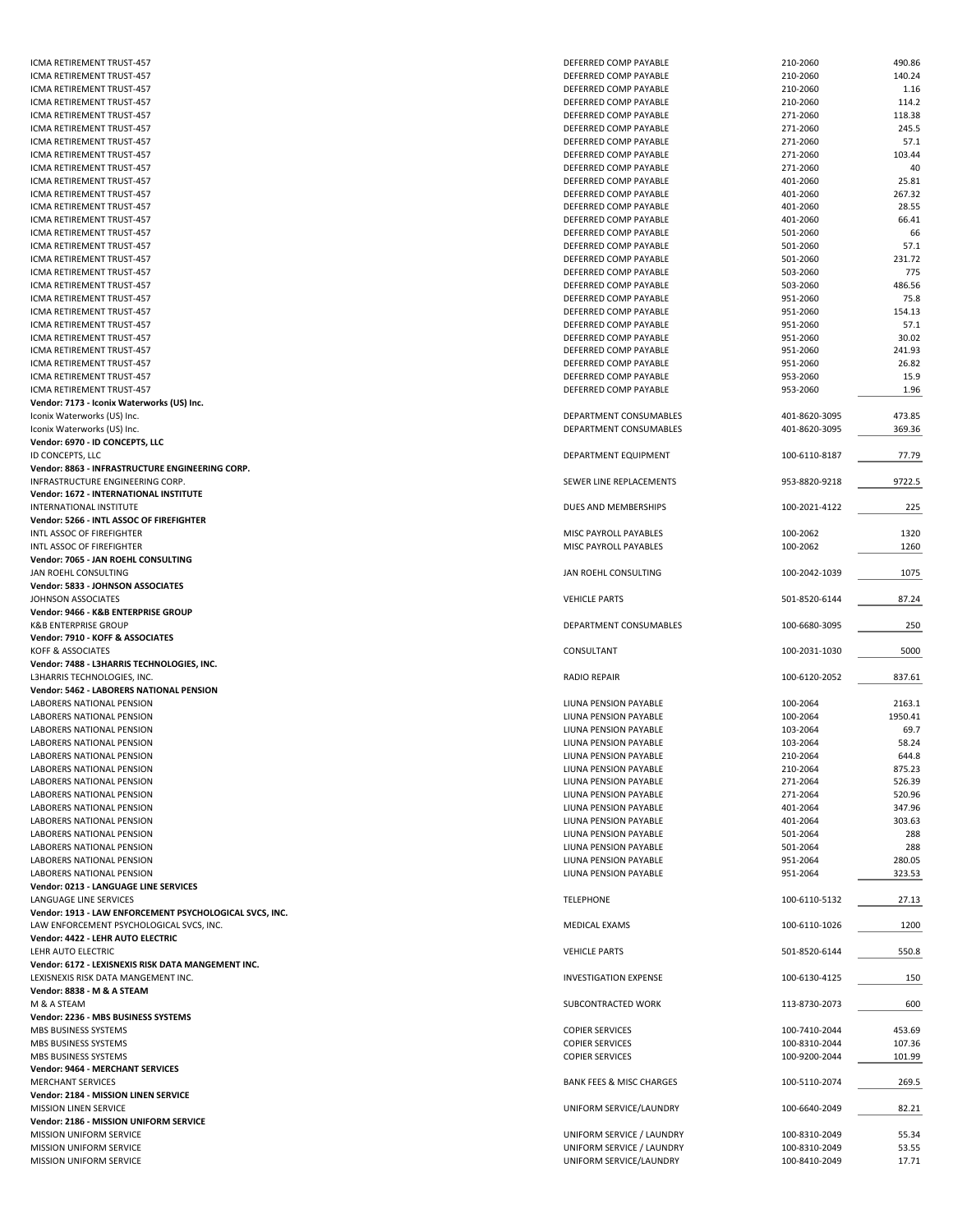| <b>MISSION UNIFORM SERVICE</b><br><b>MISSION UNIFORM SERVICE</b> |                                |               |          |
|------------------------------------------------------------------|--------------------------------|---------------|----------|
|                                                                  | UNIFORM SERVICE/LAUNDRY        | 100-8410-2049 | 17.14    |
|                                                                  | UNIFORM SERVICE/LAUNDRY        | 100-8420-2049 | 55.34    |
| <b>MISSION UNIFORM SERVICE</b>                                   | UNIFORM SERVICE/LAUNDRY        | 100-8420-2049 | 33.56    |
|                                                                  | UNIFORM SERVICE/LAUNDRY        |               |          |
| MISSION UNIFORM SERVICE                                          |                                | 100-8420-2049 | 53.55    |
| <b>MISSION UNIFORM SERVICE</b>                                   | UNIFORM SERVICE / LAUNDRY      | 100-8440-2049 | 33.19    |
| MISSION UNIFORM SERVICE                                          | UNIFORM SERVICE / LAUNDRY      | 100-8440-2049 | 32.12    |
| <b>MISSION UNIFORM SERVICE</b>                                   | UNIFORM SERVICE / LAUNDRY      | 100-8450-2049 | 17.71    |
|                                                                  |                                |               |          |
| <b>MISSION UNIFORM SERVICE</b>                                   | UNIFORM SERVICE / LAUNDRY      | 100-8450-2049 | 17.14    |
| MISSION UNIFORM SERVICE                                          | UNIFORM SERVICE/LAUNDRY        | 100-9105-2049 | 143.81   |
| <b>MISSION UNIFORM SERVICE</b>                                   | UNIFORM SERVICE/LAUNDRY        | 100-9105-2049 | 143.81   |
|                                                                  |                                |               |          |
| <b>MISSION UNIFORM SERVICE</b>                                   | UNIFORM SERVICE/LAUNDRY        | 103-8710-2049 | 11.08    |
| <b>MISSION UNIFORM SERVICE</b>                                   | UNIFORM SERVICE/LAUNDRY        | 103-8710-2049 | 10.72    |
| <b>MISSION UNIFORM SERVICE</b>                                   | UNIFORM SERVICE/LAUNDRY        | 210-8110-2049 | 44.26    |
|                                                                  |                                |               |          |
| MISSION UNIFORM SERVICE                                          | UNIFORM SERVICE/LAUNDRY        | 210-8110-2049 | 42.83    |
| <b>MISSION UNIFORM SERVICE</b>                                   | UNIFORM SERVICE/LAUNDRY        | 210-8420-2049 | 11.08    |
| <b>MISSION UNIFORM SERVICE</b>                                   | UNIFORM SERVICE/LAUNDRY        | 210-8420-2049 | 10.72    |
|                                                                  |                                |               |          |
| MISSION UNIFORM SERVICE                                          | UNIFORM SERVICE/LAUNDRY        | 271-8110-2049 | 44.26    |
| <b>MISSION UNIFORM SERVICE</b>                                   | UNIFORM SERVICE/LAUNDRY        | 271-8110-2049 | 42.83    |
| MISSION UNIFORM SERVICE                                          | UNIFORM SERVICE/LAUNDRY        | 401-8620-2049 | 44.26    |
|                                                                  |                                |               |          |
| <b>MISSION UNIFORM SERVICE</b>                                   | UNIFORM SERVICE/LAUNDRY        | 401-8620-2049 | 42.83    |
| MISSION UNIFORM SERVICE                                          | UNIFORM SERVICE/LAUNDRY        | 501-8520-2049 | 44.26    |
| MISSION UNIFORM SERVICE                                          | UNIFORM SERVICE/LAUNDRY        | 501-8520-2049 | 42.83    |
|                                                                  |                                |               |          |
| <b>MISSION UNIFORM SERVICE</b>                                   | UNIFORM SERVICE / LAUNDRY      | 951-8820-2049 | 44.27    |
| MISSION UNIFORM SERVICE                                          | UNIFORM SERVICE / LAUNDRY      | 951-8820-2049 | 42.85    |
| Vendor: 0144 - MOLINARI SUPPLY, INC.                             |                                |               |          |
|                                                                  |                                |               |          |
| MOLINARI SUPPLY, INC.                                            | JANITORIAL SUPPLIES            | 100-6640-3093 | 85.7     |
| MOLINARI SUPPLY, INC.                                            | JANITORIAL SUPPLIES            | 100-6640-3093 | 41.1     |
| Vendor: 2238 - MONTEREY BAY PEST CONTROL                         |                                |               |          |
|                                                                  | PEST CONTROL                   |               |          |
| MONTEREY BAY PEST CONTROL                                        |                                | 100-8310-2057 | 62       |
| MONTEREY BAY PEST CONTROL                                        | PEST CONTROL                   | 100-8310-2057 | 100      |
| Vendor: 2205 - MONTEREY CO. CONVENTION & VISITOR'S BUREAU        |                                |               |          |
| MONTEREY CO. CONVENTION & VISITOR'S BUREAU                       |                                |               |          |
|                                                                  | TID ASSESSMENT                 | 100-2010      | 4395.6   |
| Vendor: 0759 - MONTEREY CO. WEEKLY CLASSIFIEDS                   |                                |               |          |
| MONTEREY CO. WEEKLY CLASSIFIEDS                                  | PUBLISHING & LEGAL ADVERTISING | 100-2021-2063 | 800      |
|                                                                  |                                |               |          |
| MONTEREY CO. WEEKLY CLASSIFIEDS                                  | PUBLISHING & LEGAL ADVERTISING | 100-2021-2063 | 800      |
| MONTEREY CO. WEEKLY CLASSIFIEDS                                  | PUBLISHING & LEGAL ADVERTISING | 100-2021-2063 | 800      |
| MONTEREY CO. WEEKLY CLASSIFIEDS                                  | PUBLISHING & LEGAL ADVERTISING | 100-2021-2063 | 800      |
| MONTEREY CO. WEEKLY CLASSIFIEDS                                  | PUBLISHING & LEGAL ADVERTISING | 100-2021-2063 | 800      |
|                                                                  |                                |               |          |
| MONTEREY CO. WEEKLY CLASSIFIEDS                                  | PUBLISHING & LEGAL ADVERTISING | 100-2021-2063 | 122.18   |
| MONTEREY CO. WEEKLY CLASSIFIEDS                                  | PUBLISHING & LEGAL ADVERTISING | 100-2021-2063 | 162.9    |
| MONTEREY CO. WEEKLY CLASSIFIEDS                                  | PUBLISHING & LEGAL ADVERTISING | 100-2021-2063 | 135.75   |
|                                                                  |                                |               |          |
| MONTEREY CO. WEEKLY CLASSIFIEDS                                  | DEPARTMENT EQUIPMENT           | 100-2021-8187 | 1015     |
| Vendor: 2273 - MONTEREY COUNTY HEALTH DEPT                       |                                |               |          |
| MONTEREY COUNTY HEALTH DEPT                                      | DEPARTMENT CONSUMABLES         | 100-9200-3095 | 994      |
|                                                                  |                                |               |          |
| MONTEREY COUNTY HEALTH DEPT                                      | <b>EQUIPMENT REPAIR</b>        | 100-9250-2054 | 994      |
| MONTEREY COUNTY HEALTH DEPT                                      | SAFETY EQUIPMENT               | 100-9400-3097 | 1281     |
| MONTEREY COUNTY HEALTH DEPT                                      | <b>OUTSIDE REPAIRS</b>         | 501-8520-6148 | 1128     |
|                                                                  |                                |               |          |
| MONTEREY COUNTY HEALTH DEPT                                      | <b>OUTSIDE REPAIRS</b>         | 501-8520-6148 | 490      |
| Vendor: 6287 - MONTEREY HOMESCAPES INC.                          |                                |               |          |
| MONTEREY HOMESCAPES INC.                                         | SUBCONTRACTED WORK             | 113-8730-2073 | 641.25   |
|                                                                  |                                |               |          |
| Vendor: 8791 - MONTEREY ONE WATER                                |                                |               |          |
| MONTEREY ONE WATER                                               | SUBCONTRACTED WORK             | 951-8820-2073 | 2000.29  |
|                                                                  |                                |               |          |
|                                                                  |                                |               |          |
| Vendor: 6599 - MONTEREY PENINSULA ENGINEERING                    |                                |               |          |
| MONTEREY PENINSULA ENGINEERING                                   | SEWER LINE REPLACEMENTS        | 953-8820-9218 | 305900   |
| Vendor: 9468 - MONTEREY PENINSULA POWDER COATING, INC.           |                                |               |          |
|                                                                  |                                |               |          |
| MONTEREY PENINSULA POWDER COATING, INC.                          | SUBCONTRACTED WORK             | 100-8310-2073 | 300      |
| Vendor: 2338 - MONTEREY PENINSULA WATER                          |                                |               |          |
| MONTEREY PENINSULA WATER                                         | A/P MPWMD SURCHARGE            | 401-2002      | 6423.52  |
|                                                                  |                                |               |          |
| Vendor: 2351 - MONTEREY TIRE SERVICE                             |                                |               |          |
| MONTEREY TIRE SERVICE                                            | <b>TIRES</b>                   | 501-8520-6147 | 235.22   |
| MONTEREY TIRE SERVICE                                            | <b>TIRES</b>                   | 501-8520-6147 | 487.66   |
| Vendor: 9012 - mySidewalk, Inc.                                  |                                |               |          |
|                                                                  |                                |               |          |
| mySidewalk, Inc.                                                 | ACCREDITATION                  | 100-6610-2045 | 297      |
| Vendor: 2652 - PACIFIC GAS & ELECTRIC                            |                                |               |          |
| PACIFIC GAS & ELECTRIC                                           | <b>GAS &amp; ELECTRIC</b>      | 100-8310-5131 | 2203.83  |
|                                                                  |                                |               |          |
| PACIFIC GAS & ELECTRIC                                           | <b>GAS &amp; ELECTRIC</b>      | 100-8310-5131 | 4305.7   |
| PACIFIC GAS & ELECTRIC                                           | <b>GAS &amp; ELECTRIC</b>      | 100-8310-5131 | 5106.29  |
| PACIFIC GAS & ELECTRIC                                           | <b>GAS &amp; ELECTRIC</b>      | 100-8310-5131 | 6125.42  |
|                                                                  |                                |               |          |
| PACIFIC GAS & ELECTRIC                                           | <b>GAS &amp; ELECTRIC</b>      | 100-8310-5131 | 245.85   |
| PACIFIC GAS & ELECTRIC                                           | <b>GAS &amp; ELECTRIC</b>      | 100-8420-5131 | 213.57   |
| PACIFIC GAS & ELECTRIC                                           | <b>LOAN PAYMENT</b>            | 100-8420-9616 | 70.6     |
|                                                                  |                                |               |          |
| PACIFIC GAS & ELECTRIC                                           | <b>GAS &amp; ELECTRIC</b>      | 103-8710-5131 | 1350.2   |
| PACIFIC GAS & ELECTRIC                                           | <b>GAS &amp; ELECTRIC</b>      | 210-8110-5131 | 536.79   |
| PACIFIC GAS & ELECTRIC                                           | <b>STREET LIGHTINGS</b>        | 210-8210-2059 | 15089.68 |
|                                                                  |                                |               |          |
| PACIFIC GAS & ELECTRIC                                           | <b>GAS &amp; ELECTRIC</b>      | 210-8420-5131 | 73.43    |
| PACIFIC GAS & ELECTRIC                                           | <b>GAS &amp; ELECTRIC</b>      | 401-8620-5131 | 2756.9   |
| PACIFIC GAS & ELECTRIC                                           | <b>GAS &amp; ELECTRIC</b>      | 501-8510-5131 | 308.36   |
| Vendor: 4487 - PACIFIC TELEMANAGEMENT SERVICES                   |                                |               |          |
|                                                                  |                                |               |          |
| PACIFIC TELEMANAGEMENT SERVICES                                  | <b>TELEPHONE</b>               | 503-4010-5132 | 103      |
| Vendor: 9204 - PAUL HERBERT CAUSEY                               |                                |               |          |
| PAUL HERBERT CAUSEY                                              | SEWER SYSTEM MNGT PLAN UPDATE  | 952-8820-8194 | 2820.5   |
|                                                                  |                                |               |          |
| Vendor: 2746 - PENINSULA POOL SERVICE                            |                                |               |          |
| PENINSULA POOL SERVICE                                           | DEPARTMENT CONSUMABLES         | 401-8620-3095 | 91.96    |
| Vendor: 2816 - PLUG & PAY TECHNOLOGIES, INC.                     |                                |               |          |
| PLUG & PAY TECHNOLOGIES, INC.                                    | COMPUTER SOFTWARE              | 100-9100-3104 | 15       |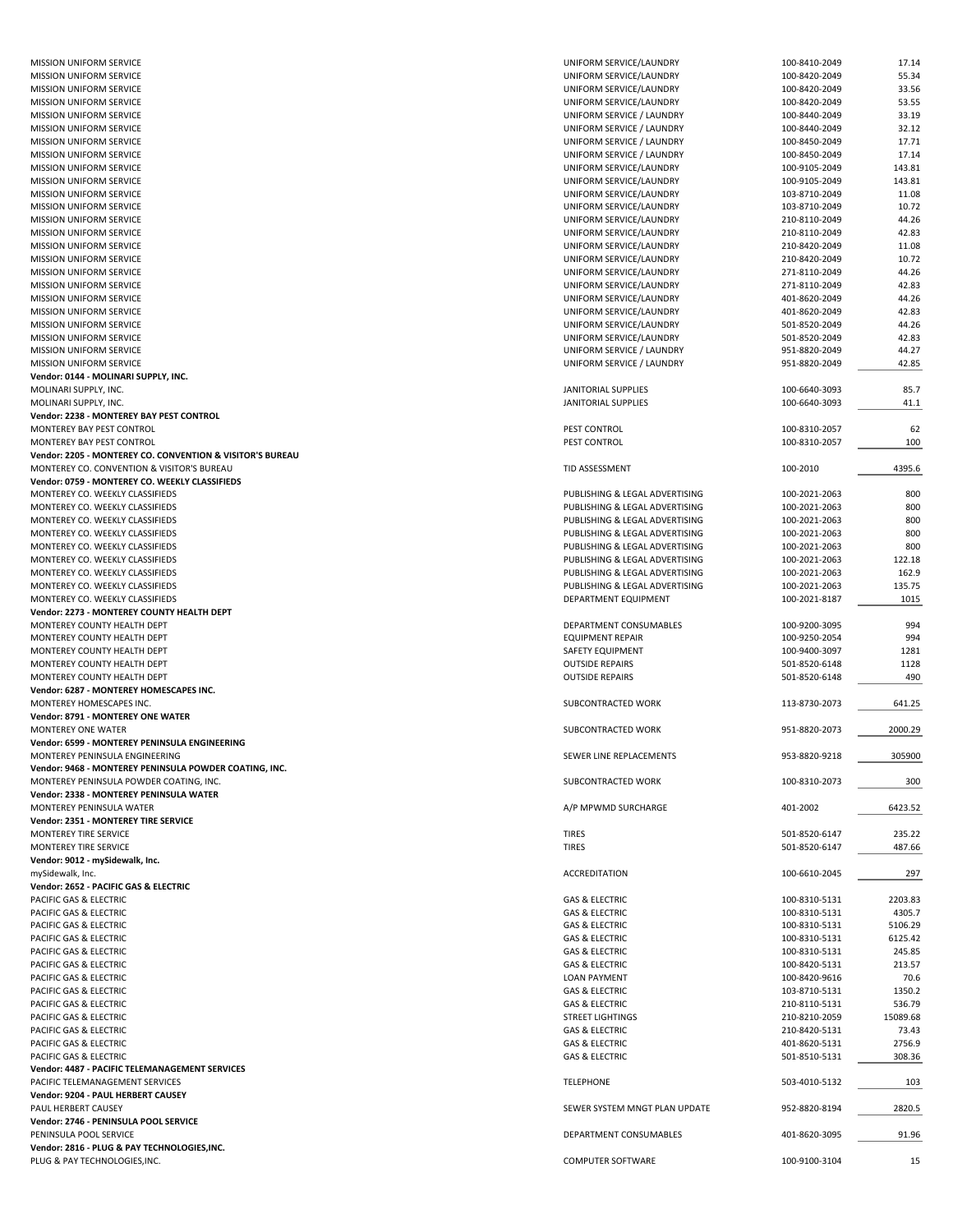| PLUG & PAY TECHNOLOGIES, INC.                      | COMPUTER SOFTWARE              | 100-9100-3104 | 15       |
|----------------------------------------------------|--------------------------------|---------------|----------|
| Vendor: 2849 - PREMIUM AUTO PARTS, INC.            |                                |               |          |
| PREMIUM AUTO PARTS, INC.                           | <b>VEHICLE PARTS</b>           | 501-8520-6144 | 3.22     |
| PREMIUM AUTO PARTS, INC.                           | <b>VEHICLE PARTS</b>           | 501-8520-6144 | 9.37     |
| PREMIUM AUTO PARTS, INC.                           | <b>VEHICLE PARTS</b>           | 501-8520-6144 | 62.26    |
| PREMIUM AUTO PARTS, INC.                           | <b>VEHICLE PARTS</b>           | 501-8520-6144 | 21.83    |
| PREMIUM AUTO PARTS, INC.                           | <b>VEHICLE PARTS</b>           | 501-8520-6144 | 246.77   |
| PREMIUM AUTO PARTS, INC.                           | <b>VEHICLE PARTS</b>           | 501-8520-6144 | 52.3     |
| PREMIUM AUTO PARTS, INC.                           | <b>VEHICLE PARTS</b>           | 501-8520-6144 | 4.81     |
| PREMIUM AUTO PARTS, INC.                           | <b>VEHICLE PARTS</b>           | 501-8520-6144 | 65.54    |
| PREMIUM AUTO PARTS, INC.                           | <b>VEHICLE PARTS</b>           | 501-8520-6144 | 158.41   |
| PREMIUM AUTO PARTS, INC.                           | <b>VEHICLE PARTS</b>           | 501-8520-6144 | 107.9    |
| PREMIUM AUTO PARTS, INC.                           | <b>VEHICLE PARTS</b>           | 501-8520-6144 | 10.91    |
| PREMIUM AUTO PARTS, INC.                           | <b>VEHICLE PARTS</b>           | 501-8520-6144 | 2.56     |
| PREMIUM AUTO PARTS, INC.                           | <b>VEHICLE PARTS</b>           | 501-8520-6144 | 12.73    |
| PREMIUM AUTO PARTS, INC.                           | <b>VEHICLE PARTS</b>           | 501-8520-6144 | 1.51     |
| Vendor: 5705 - PUBLIC AGENCY RETIREMENT SERVICES   |                                |               |          |
| PUBLIC AGENCY RETIREMENT SERVICES                  | <b>BENEFITS ADMINISTRATION</b> | 100-5110-1015 | 750      |
| PUBLIC AGENCY RETIREMENT SERVICES                  | <b>BENEFITS ADMINISTRATION</b> | 100-5110-1015 | 428.19   |
| Vendor: 2877 - PUBLIC EMPLOYEES' RETIREMENT SYSTEM |                                |               |          |
| PUBLIC EMPLOYEES' RETIREMENT SYSTEM                | PERS PAYABLE                   | 100-2056      | $-11.56$ |
| PUBLIC EMPLOYEES' RETIREMENT SYSTEM                | PERS PAYABLE                   | 100-2056      | 8.82     |
| PUBLIC EMPLOYEES' RETIREMENT SYSTEM                | PERS PAYABLE                   | 100-2056      | 0.06     |
| PUBLIC EMPLOYEES' RETIREMENT SYSTEM                | PERS PAYABLE                   | 100-2056      | 1295.33  |
| PUBLIC EMPLOYEES' RETIREMENT SYSTEM                | PERS PAYABLE                   | 100-2056      | 16775.76 |
| PUBLIC EMPLOYEES' RETIREMENT SYSTEM                | PERS PAYABLE                   | 100-2056      | 2354.55  |
| PUBLIC EMPLOYEES' RETIREMENT SYSTEM                | PERS PAYABLE                   | 100-2056      | 17152.31 |
| PUBLIC EMPLOYEES' RETIREMENT SYSTEM                | PERS PAYABLE                   | 100-2056      | 2410.89  |
| PUBLIC EMPLOYEES' RETIREMENT SYSTEM                | PERS PAYABLE                   | 100-2056      | 3604.1   |
| PUBLIC EMPLOYEES' RETIREMENT SYSTEM                | PERS PAYABLE                   | 100-2056      | 3737.87  |
|                                                    | PERS PAYABLE                   | 100-2056      | 4645.98  |
| PUBLIC EMPLOYEES' RETIREMENT SYSTEM                | PERS PAYABLE                   | 100-2056      | 4807.66  |
| PUBLIC EMPLOYEES' RETIREMENT SYSTEM                |                                |               |          |
| PUBLIC EMPLOYEES' RETIREMENT SYSTEM                | PERS PAYABLE<br>PERS PAYABLE   | 100-2056      | 6094.85  |
| PUBLIC EMPLOYEES' RETIREMENT SYSTEM                |                                | 100-2056      | 6160.94  |
| PUBLIC EMPLOYEES' RETIREMENT SYSTEM                | PERS PAYABLE                   | 100-2056      | 6493.33  |
| PUBLIC EMPLOYEES' RETIREMENT SYSTEM                | PERS PAYABLE                   | 100-2056      | 9707.06  |
| PUBLIC EMPLOYEES' RETIREMENT SYSTEM                | PERS PAYABLE                   | 100-2056      | 10874.82 |
| PUBLIC EMPLOYEES' RETIREMENT SYSTEM                | PERS PAYABLE                   | 100-2056      | 120.44   |
| PUBLIC EMPLOYEES' RETIREMENT SYSTEM                | PERS PAYABLE                   | 100-2056      | 1793.83  |
| PUBLIC EMPLOYEES' RETIREMENT SYSTEM                | PERS PAYABLE                   | 100-2056      | 11709.57 |
| PUBLIC EMPLOYEES' RETIREMENT SYSTEM                | PERS PAYABLE                   | 100-2056      | 1313.6   |
| PUBLIC EMPLOYEES' RETIREMENT SYSTEM                | PERS PAYABLE                   | 100-2056      | 1210.52  |
| PUBLIC EMPLOYEES' RETIREMENT SYSTEM                | PERS PAYABLE                   | 100-2056      | 570.58   |
| PUBLIC EMPLOYEES' RETIREMENT SYSTEM                | PERS PAYABLE                   | 100-2056      | 573.14   |
| PUBLIC EMPLOYEES' RETIREMENT SYSTEM                | PERS PAYABLE                   | 100-2056      | 962.35   |
| PUBLIC EMPLOYEES' RETIREMENT SYSTEM                | PERS PAYABLE                   | 100-2056      | 1114.48  |
| PUBLIC EMPLOYEES' RETIREMENT SYSTEM                | PERS PAYABLE                   | 100-2056      | 1121.12  |
| PUBLIC EMPLOYEES' RETIREMENT SYSTEM                | PERS PAYABLE                   | 103-2056      | 38.35    |
| PUBLIC EMPLOYEES' RETIREMENT SYSTEM                | PERS PAYABLE                   | 103-2056      | 0.18     |
| PUBLIC EMPLOYEES' RETIREMENT SYSTEM                | PERS PAYABLE                   | 103-2056      | 56       |
| PUBLIC EMPLOYEES' RETIREMENT SYSTEM                | PERS PAYABLE                   | 113-2056      | 12.8     |
| PUBLIC EMPLOYEES' RETIREMENT SYSTEM                | PERS PAYABLE                   | 113-2056      | 4.95     |
| PUBLIC EMPLOYEES' RETIREMENT SYSTEM                | PERS PAYABLE                   | 113-2056      | 4.68     |
| PUBLIC EMPLOYEES' RETIREMENT SYSTEM                | PERS PAYABLE                   | 113-2056      | 3.57     |
| PUBLIC EMPLOYEES' RETIREMENT SYSTEM                | PERS PAYABLE                   | 113-2056      | 817.07   |
| PUBLIC EMPLOYEES' RETIREMENT SYSTEM                | PERS PAYABLE                   | 113-2056      | 46       |
| PUBLIC EMPLOYEES' RETIREMENT SYSTEM                | PERS PAYABLE                   | 113-2056      | 54.36    |
| PUBLIC EMPLOYEES' RETIREMENT SYSTEM                | PERS PAYABLE                   | 113-2056      | 789.6    |
| PUBLIC EMPLOYEES' RETIREMENT SYSTEM                | PERS PAYABLE                   | 200-2056      | 161.9    |
| PUBLIC EMPLOYEES' RETIREMENT SYSTEM                | PERS PAYABLE                   | 200-2056      | 110.88   |
| PUBLIC EMPLOYEES' RETIREMENT SYSTEM                | PERS PAYABLE                   | 200-2056      | 0.4      |
| PUBLIC EMPLOYEES' RETIREMENT SYSTEM                | PERS PAYABLE                   | 210-2056      | 795.66   |
| PUBLIC EMPLOYEES' RETIREMENT SYSTEM                | PERS PAYABLE                   | 210-2056      | 302.37   |
| PUBLIC EMPLOYEES' RETIREMENT SYSTEM                | PERS PAYABLE                   | 210-2056      | 112.25   |
| PUBLIC EMPLOYEES' RETIREMENT SYSTEM                | PERS PAYABLE                   | 210-2056      | 59.8     |
| PUBLIC EMPLOYEES' RETIREMENT SYSTEM                | PERS PAYABLE                   | 210-2056      | 312.91   |
| PUBLIC EMPLOYEES' RETIREMENT SYSTEM                | PERS PAYABLE                   | 210-2056      | 4.57     |
| PUBLIC EMPLOYEES' RETIREMENT SYSTEM                | PERS PAYABLE                   | 210-2056      | 562.01   |
| PUBLIC EMPLOYEES' RETIREMENT SYSTEM                | PERS PAYABLE                   | 271-2056      | 525.34   |
| PUBLIC EMPLOYEES' RETIREMENT SYSTEM                | PERS PAYABLE                   | 271-2056      | 665.43   |
| PUBLIC EMPLOYEES' RETIREMENT SYSTEM                | PERS PAYABLE                   | 271-2056      | 101.62   |
| PUBLIC EMPLOYEES' RETIREMENT SYSTEM                | PERS PAYABLE                   | 271-2056      | 2.21     |
| PUBLIC EMPLOYEES' RETIREMENT SYSTEM                | PERS PAYABLE                   | 401-2056      | 366.97   |
| PUBLIC EMPLOYEES' RETIREMENT SYSTEM                | PERS PAYABLE                   | 401-2056      | 288.12   |
| PUBLIC EMPLOYEES' RETIREMENT SYSTEM                | PERS PAYABLE                   | 401-2056      | 247.73   |
| PUBLIC EMPLOYEES' RETIREMENT SYSTEM                | PERS PAYABLE                   | 401-2056      | 70.5     |
| PUBLIC EMPLOYEES' RETIREMENT SYSTEM                | PERS PAYABLE                   | 401-2056      | 72.96    |
| PUBLIC EMPLOYEES' RETIREMENT SYSTEM                | PERS PAYABLE                   | 401-2056      | 1.88     |
| PUBLIC EMPLOYEES' RETIREMENT SYSTEM                | PERS PAYABLE                   | 501-2056      | 168.88   |
| PUBLIC EMPLOYEES' RETIREMENT SYSTEM                | PERS PAYABLE                   | 501-2056      | 247.49   |
| PUBLIC EMPLOYEES' RETIREMENT SYSTEM                | PERS PAYABLE                   | 501-2056      | 307.01   |
| PUBLIC EMPLOYEES' RETIREMENT SYSTEM                | PERS PAYABLE                   | 501-2056      | 1.95     |
| PUBLIC EMPLOYEES' RETIREMENT SYSTEM                | PERS PAYABLE                   | 501-2056      | 54.36    |
| PUBLIC EMPLOYEES' RETIREMENT SYSTEM                | PERS PAYABLE                   | 501-2056      | 174.76   |
| PUBLIC EMPLOYEES' RETIREMENT SYSTEM                | PERS PAYABLE                   | 503-2056      | 368.69   |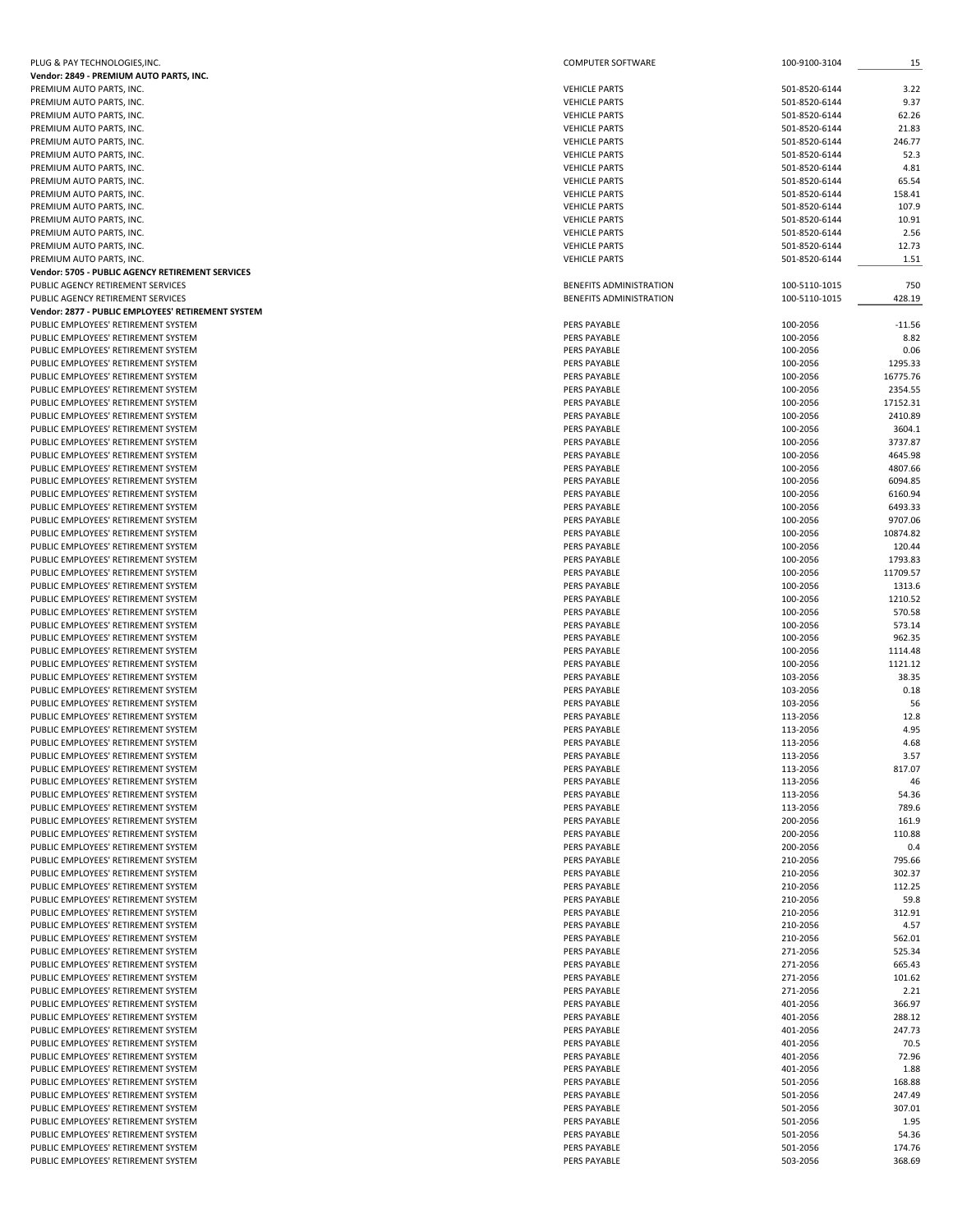| PUBLIC EMPLOYEES' RETIREMENT SYSTEM                | PERS PAYABLE                                   | 503-2056             | 0.93       |
|----------------------------------------------------|------------------------------------------------|----------------------|------------|
| PUBLIC EMPLOYEES' RETIREMENT SYSTEM                | PERS PAYABLE                                   | 503-2056             | 538.34     |
| PUBLIC EMPLOYEES' RETIREMENT SYSTEM                | PERS PAYABLE                                   | 951-2056             | 343.43     |
|                                                    |                                                | 951-2056             |            |
| PUBLIC EMPLOYEES' RETIREMENT SYSTEM                | PERS PAYABLE                                   |                      | 355.4      |
| PUBLIC EMPLOYEES' RETIREMENT SYSTEM                | PERS PAYABLE                                   | 951-2056             | 479.76     |
| PUBLIC EMPLOYEES' RETIREMENT SYSTEM                | PERS PAYABLE                                   | 951-2056             | 4          |
| PUBLIC EMPLOYEES' RETIREMENT SYSTEM                | PERS PAYABLE                                   | 951-2056             | 108.85     |
| PUBLIC EMPLOYEES' RETIREMENT SYSTEM                | PERS PAYABLE                                   | 951-2056             | 591.65     |
| PUBLIC EMPLOYEES' RETIREMENT SYSTEM                | PERS PAYABLE                                   | 953-2056             | 66.71      |
| PUBLIC EMPLOYEES' RETIREMENT SYSTEM                | PERS PAYABLE                                   | 953-2056             | 45.69      |
| PUBLIC EMPLOYEES' RETIREMENT SYSTEM                | PERS PAYABLE                                   | 953-2056             | 2.72       |
|                                                    |                                                | 953-2056             |            |
| PUBLIC EMPLOYEES' RETIREMENT SYSTEM                | PERS PAYABLE                                   |                      | 2.63       |
| PUBLIC EMPLOYEES' RETIREMENT SYSTEM                | PERS PAYABLE                                   | 953-2056             | 0.12       |
| Vendor: 2888 - PURE H20 INC.                       |                                                |                      |            |
| PURE H20 INC.                                      | DEPARTMENT CONSUMABLES                         | 100-6110-3095        | 65.54      |
| Vendor: 5264 - RABOBANK, N.A.                      |                                                |                      |            |
| RABOBANK, N.A.                                     | FEDERAL TAX PAYABLE                            | 100-2052             | $-72.72$   |
| RABOBANK, N.A.                                     | FEDERAL TAX PAYABLE                            | 100-2052             | 69330.97   |
| RABOBANK, N.A.                                     | EE HEALTHCARE PAYABLE                          | 100-2057             | $-7.52$    |
|                                                    |                                                | 100-2057             |            |
| RABOBANK, N.A.                                     | EE HEALTHCARE PAYABLE                          |                      | 16206.74   |
| RABOBANK, N.A.                                     | EE HEALTHCARE PAYABLE                          | 100-2057             | 7.72       |
| RABOBANK, N.A.                                     | FEDERAL TAX PAYABLE                            | 103-2052             | 45.09      |
| RABOBANK, N.A.                                     | EE HEALTHCARE PAYABLE                          | 103-2057             | 14.98      |
| RABOBANK, N.A.                                     | <b>FEDERAL TAX PAYABLE</b>                     | 113-2052             | 1201.15    |
| RABOBANK, N.A.                                     | EE HEALTHCARE PAYABLE                          | 113-2057             | 447.64     |
| RABOBANK, N.A.                                     | FEDERAL TAX PAYABLE                            | 200-2052             | 179.83     |
| RABOBANK, N.A.                                     | EE HEALTHCARE PAYABLE                          | 200-2057             | 63.76      |
|                                                    |                                                |                      |            |
| RABOBANK, N.A.                                     | FEDERAL TAX PAYABLE                            | 210-2052             | 1227.6     |
| RABOBANK, N.A.                                     | EE HEALTHCARE PAYABLE                          | 210-2057             | 436.28     |
| RABOBANK, N.A.                                     | FEDERAL TAX PAYABLE                            | 271-2052             | 417.6      |
| RABOBANK, N.A.                                     | EE HEALTHCARE PAYABLE                          | 271-2057             | 163.26     |
| RABOBANK, N.A.                                     | FEDERAL TAX PAYABLE                            | 401-2052             | 470.16     |
| RABOBANK, N.A.                                     | EE HEALTHCARE PAYABLE                          | 401-2057             | 180.28     |
| RABOBANK, N.A.                                     | <b>FEDERAL TAX PAYABLE</b>                     | 501-2052             | 481.55     |
|                                                    |                                                |                      |            |
| RABOBANK, N.A.                                     | EE HEALTHCARE PAYABLE                          | 501-2057             | 161.5      |
| RABOBANK, N.A.                                     | FEDERAL TAX PAYABLE                            | 503-2052             | 998.67     |
| RABOBANK, N.A.                                     | EE HEALTHCARE PAYABLE                          | 503-2057             | 143.32     |
| RABOBANK, N.A.                                     | FEDERAL TAX PAYABLE                            | 951-2052             | 741.87     |
| RABOBANK, N.A.                                     | EE HEALTHCARE PAYABLE                          | 951-2057             | 260.28     |
| RABOBANK, N.A.                                     | FEDERAL TAX PAYABLE                            | 953-2052             | 64.99      |
| RABOBANK, N.A.                                     | EE HEALTHCARE PAYABLE                          | 953-2057             | 13.58      |
|                                                    |                                                |                      |            |
|                                                    |                                                |                      |            |
| Vendor: 8020 - RAIMI & ASSOCIATES, INC.            |                                                |                      |            |
| RAIMI & ASSOCIATES, INC.                           | CONSULTANT - GENERAL PLAN                      | 100-7310-1035        | 2118.75    |
| Vendor: 6703 - RAUL LOZANO                         |                                                |                      |            |
| RAUL LOZANO                                        | <b>OUTSIDE PRINTING SERVICE</b>                | 100-6110-2053        | 425.02     |
| Vendor: 6027 - RICHARDS, WATSON & GERSHON          |                                                |                      |            |
|                                                    | <b>BAKEWELL - CAMPUS TOWN</b>                  |                      |            |
| RICHARDS, WATSON & GERSHON                         |                                                | 601-2214             | 137.5      |
| Vendor: 4452 - RYAN L. RIDER                       |                                                |                      |            |
| RYAN L. RIDER                                      | SUBCONTRACTED WORK                             | 401-8620-2073        | 10000      |
| Vendor: 6210 - SALINAS VALLEY PRO SQUAD            |                                                |                      |            |
| SALINAS VALLEY PRO SQUAD                           | UNIFORM SERVICE/LANUDRY                        | 100-6120-2049        | 133.22     |
| Vendor: 3307 - SAME DAY SHRED                      |                                                |                      |            |
| SAME DAY SHRED                                     | OTHER EXPENSE                                  | 100-6110-2078        | 45         |
| Vendor: 3138 - SEASIDE EMPLOYEES ASSN              |                                                |                      |            |
| SEASIDE EMPLOYEES ASSN                             |                                                |                      |            |
|                                                    | MISC PAYROLL PAYABLES                          | 100-2062             | 102.14     |
| SEASIDE EMPLOYEES ASSN                             | MISC PAYROLL PAYABLES                          | 100-2062             | 97.24      |
| SEASIDE EMPLOYEES ASSN                             | MISC PAYROLL PAYABLES                          | 103-2062             | 1.24       |
| SEASIDE EMPLOYEES ASSN                             | MISC PAYROLL PAYABLES                          | 103-2062             | 1.03       |
| SEASIDE EMPLOYEES ASSN                             | MISC PAYROLL PAYABLES                          | 113-2062             | 15.44      |
| SEASIDE EMPLOYEES ASSN                             | MISC PAYROLL PAYABLES                          | 113-2062             | 18.59      |
| SEASIDE EMPLOYEES ASSN                             | MISC PAYROLL PAYABLES                          | 210-2062             | 19.78      |
| SEASIDE EMPLOYEES ASSN                             | MISC PAYROLL PAYABLES                          | 210-2062             | 28.94      |
| SEASIDE EMPLOYEES ASSN                             | MISC PAYROLL PAYABLES                          | 271-2062             | 10.39      |
| SEASIDE EMPLOYEES ASSN                             | MISC PAYROLL PAYABLES                          | 271-2062             | 9.04       |
|                                                    |                                                |                      |            |
| SEASIDE EMPLOYEES ASSN                             | MISC PAYROLL PAYABLES                          | 401-2062             | 6.04       |
| SEASIDE EMPLOYEES ASSN                             | MISC PAYROLL PAYABLES                          | 401-2062             | 5.37       |
| SEASIDE EMPLOYEES ASSN                             | MISC PAYROLL PAYABLES                          | 501-2062             | 10         |
| SEASIDE EMPLOYEES ASSN                             | MISC PAYROLL PAYABLES                          | 501-2062             | 10         |
| SEASIDE EMPLOYEES ASSN                             | MISC PAYROLL PAYABLES                          | 951-2062             | 14.97      |
| SEASIDE EMPLOYEES ASSN                             | MISC PAYROLL PAYABLES                          | 951-2062             | 14.79      |
| Vendor: 3153 - SEASIDE MANAGEMENT ASSN             |                                                |                      |            |
| SEASIDE MANAGEMENT ASSN                            | MISC PAYROLL PAYABLES                          | 100-2062             | 21.34      |
|                                                    |                                                |                      |            |
| SEASIDE MANAGEMENT ASSN                            | MISC PAYROLL PAYABLES                          | 100-2062             | 21.57      |
| SEASIDE MANAGEMENT ASSN                            | MISC PAYROLL PAYABLES                          | 113-2062             | 0.5        |
| SEASIDE MANAGEMENT ASSN                            | MISC PAYROLL PAYABLES                          | 113-2062             | 0.5        |
| SEASIDE MANAGEMENT ASSN                            | MISC PAYROLL PAYABLES                          | 200-2062             | 2.71       |
| SEASIDE MANAGEMENT ASSN                            | MISC PAYROLL PAYABLES                          | 200-2062             | 3.2        |
| SEASIDE MANAGEMENT ASSN                            | MISC PAYROLL PAYABLES                          | 210-2062             | 0.99       |
| SEASIDE MANAGEMENT ASSN                            | MISC PAYROLL PAYABLES                          | 210-2062             | 1          |
| SEASIDE MANAGEMENT ASSN                            | MISC PAYROLL PAYABLES                          | 271-2062             | 0.56       |
|                                                    |                                                |                      |            |
| SEASIDE MANAGEMENT ASSN                            | MISC PAYROLL PAYABLES                          | 271-2062             | 0.5        |
| SEASIDE MANAGEMENT ASSN                            | MISC PAYROLL PAYABLES                          | 401-2062             | 1.71       |
| SEASIDE MANAGEMENT ASSN                            | MISC PAYROLL PAYABLES                          | 401-2062             | 1.54       |
| SEASIDE MANAGEMENT ASSN<br>SEASIDE MANAGEMENT ASSN | MISC PAYROLL PAYABLES<br>MISC PAYROLL PAYABLES | 501-2062<br>501-2062 | 0.5<br>0.5 |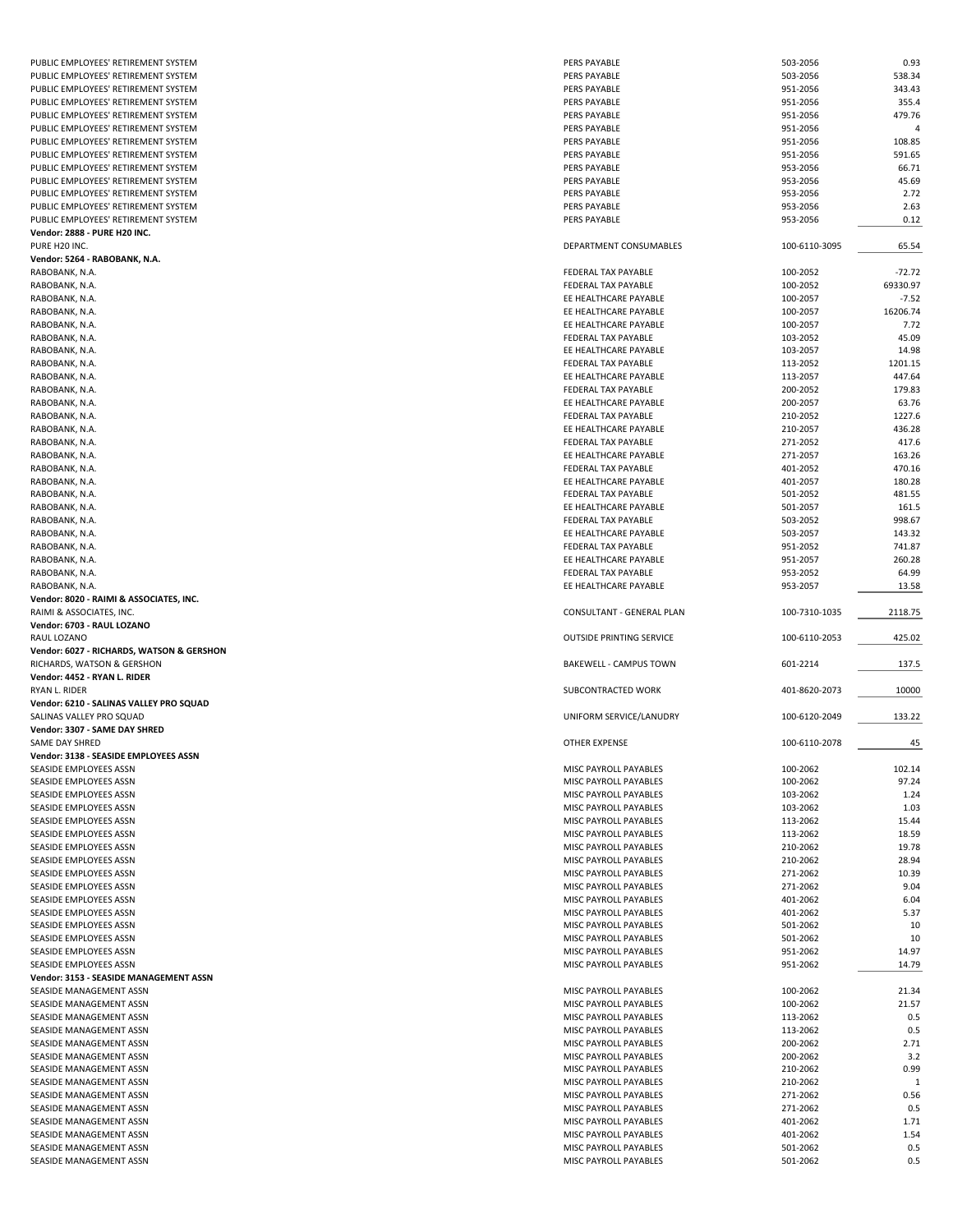| SEASIDE MANAGEMENT ASSN                                         | MISC PAYROLL PAYABLES           | 951-2062      | 1.19       |
|-----------------------------------------------------------------|---------------------------------|---------------|------------|
| SEASIDE MANAGEMENT ASSN                                         | MISC PAYROLL PAYABLES           | 951-2062      | 0.73       |
| SEASIDE MANAGEMENT ASSN                                         | MISC PAYROLL PAYABLES           | 953-2062      | 0.5        |
| SEASIDE MANAGEMENT ASSN                                         | MISC PAYROLL PAYABLES           | 953-2062      | 0.46       |
| Vendor: 5267 - SEASIDE POLICE                                   |                                 |               |            |
| <b>SEASIDE POLICE</b>                                           | MISC PAYROLL PAYABLES           | 100-2062      | 2257.5     |
| <b>SEASIDE POLICE</b>                                           | MISC PAYROLL PAYABLES           | 100-2062      | 2205       |
| Vendor: 3211 - SHERWIN-WILLIAMS CO.                             |                                 |               |            |
| SHERWIN-WILLIAMS CO.                                            | DEPARTMENT CONSUMABLES          | 210-8110-3095 | 66.08      |
| SHERWIN-WILLIAMS CO.                                            | DEPARTMENT CONSUMABLES          | 210-8110-3095 | 186.22     |
| Vendor: 3290 - SOCIETY FOR THE PREVENTION OF CRUELTY TO ANIMALS |                                 |               |            |
| SOCIETY FOR THE PREVENTION OF CRUELTY TO ANIN                   | SUBCONTRACTED WORK              | 100-6160-2073 | 2326.91    |
| Vendor: 8361 - SPEAKWRITE LLC                                   |                                 |               |            |
| SPEAKWRITE LLC                                                  | CONSULTANT                      | 100-6110-1030 | 1155.39    |
| Vendor: 8380 - SPORTSENGINE INC.                                |                                 |               |            |
| SPORTSENGINE INC.                                               | <b>BACKGROUND INVESTIGATION</b> | 100-9310-1027 | 92.5       |
| Vendor: 3319 - STAPLES ADVANTAGE                                |                                 |               |            |
| STAPLES ADVANTAGE                                               | STATIONARY SUPPLIES             | 100-6110-3092 | 264.77     |
| Vendor: 5144 - STATE OF CALIFORNIA                              |                                 |               |            |
| STATE OF CALIFORNIA                                             | STATE TAX PAYABLE               | 100-2053      | $-35.35$   |
| STATE OF CALIFORNIA                                             | STATE TAX PAYABLE               | 100-2053      | 26875.38   |
| STATE OF CALIFORNIA                                             | STATE TAX PAYABLE               | 103-2053      | 15.24      |
|                                                                 |                                 |               | 448.7      |
| STATE OF CALIFORNIA                                             | STATE TAX PAYABLE               | 113-2053      |            |
| STATE OF CALIFORNIA                                             | STATE TAX PAYABLE               | 200-2053      | 53.12      |
| STATE OF CALIFORNIA                                             | STATE TAX PAYABLE               | 210-2053      | 392.55     |
| <b>STATE OF CALIFORNIA</b>                                      | STATE TAX PAYABLE               | 271-2053      | 123.68     |
| STATE OF CALIFORNIA                                             | STATE TAX PAYABLE               | 401-2053      | 147.09     |
| STATE OF CALIFORNIA                                             | <b>STATE TAX PAYABLE</b>        | 501-2053      | 109.75     |
| STATE OF CALIFORNIA                                             | STATE TAX PAYABLE               | 503-2053      | 250.86     |
| STATE OF CALIFORNIA                                             | STATE TAX PAYABLE               | 951-2053      | 266.21     |
| <b>STATE OF CALIFORNIA</b>                                      | STATE TAX PAYABLE               | 953-2053      | 27.46      |
| Vendor: 9409 - STURDY OIL COMPANY                               |                                 |               |            |
| STURDY OIL COMPANY                                              | <b>VEHICLE FUEL</b>             | 501-8520-6145 | $-67.32$   |
| STURDY OIL COMPANY                                              | <b>VEHICLE FUEL</b>             | 501-8520-6145 | $-1750.24$ |
| STURDY OIL COMPANY                                              | <b>VEHICLE FUEL</b>             | 501-8520-6145 | 35.3       |
| STURDY OIL COMPANY                                              | <b>VEHICLE FUEL</b>             | 501-8520-6145 | 5347.63    |
| STURDY OIL COMPANY                                              | <b>VEHICLE FUEL</b>             | 501-8520-6145 | 3370.47    |
| Vendor: 5475 - TERRYBERRY                                       |                                 |               |            |
| TERRYBERRY                                                      | <b>EMPLOYEE RECOGNITION</b>     | 100-2031-1037 | 488.18     |
| TERRYBERRY                                                      | <b>EMPLOYEE RECOGNITION</b>     | 100-2031-1037 | 230.96     |
| Vendor: 9423 - THE FOOD BANK FOR MONTEREY COUNTY                |                                 |               |            |
| THE FOOD BANK FOR MONTEREY COUNTY                               | MISC PAYROLL PAYABLES           | 100-2062      | 349.03     |
| THE FOOD BANK FOR MONTEREY COUNTY                               | MISC PAYROLL PAYABLES           | 951-2062      | 0.97       |
| Vendor: 8378 - THE HARTFORD                                     |                                 |               |            |
| THE HARTFORD                                                    | LIFE/ AD&D LTD PAYABLE          | 100-2071      | 15.77      |
| THE HARTFORD                                                    | LIFE/ AD&D LTD PAYABLE          | 100-2071      | 19.87      |
| THE HARTFORD                                                    | LIFE/ AD&D LTD PAYABLE          | 100-2071      | 823.55     |
|                                                                 |                                 | 100-2071      |            |
| THE HARTFORD                                                    | LIFE/ AD&D LTD PAYABLE          |               | 1120.62    |
| THE HARTFORD                                                    | LIFE/ AD&D LTD PAYABLE          | 100-2071      | 11.38      |
| THE HARTFORD                                                    | LIFE/ AD&D LTD PAYABLE          | 100-2071      | 880.53     |
| THE HARTFORD                                                    | LIFE/ AD&D LTD PAYABLE          | 100-2071      | 330.63     |
| THE HARTFORD                                                    | LIFE/ AD&D LTD PAYABLE          | 100-2071      | 227.5      |
| THE HARTFORD                                                    | LIFE/ AD&D LTD PAYABLE          | 100-2071      | 192.5      |
| THE HARTFORD                                                    | LIFE/ AD&D LTD PAYABLE          | 103-2071      | 7.08       |
| THE HARTFORD                                                    | LIFE/ AD&D LTD PAYABLE          | 103-2071      | 2.89       |
| THE HARTFORD                                                    | LIFE/ AD&D LTD PAYABLE          | 113-2071      | 69.38      |
| THE HARTFORD                                                    | LIFE/ AD&D LTD PAYABLE          | 113-2071      | 34.51      |
| THE HARTFORD                                                    | LIFE/ AD&D LTD PAYABLE          | 113-2071      | 32.42      |
| THE HARTFORD                                                    | LIFE/ AD&D LTD PAYABLE          | 113-2071      | 29.11      |
| THE HARTFORD                                                    | LIFE/ AD&D LTD PAYABLE          | 200-2071      | 15.41      |
| THE HARTFORD                                                    | LIFE/ AD&D LTD PAYABLE          | 200-2071      | 16.39      |
| THE HARTFORD                                                    | LIFE/ AD&D LTD PAYABLE          | 210-2071      | 34.27      |
| THE HARTFORD                                                    | LIFE/ AD&D LTD PAYABLE          | 210-2071      | 8.12       |
| THE HARTFORD                                                    | LIFE/ AD&D LTD PAYABLE          | 210-2071      | 7.64       |
| THE HARTFORD                                                    | LIFE/ AD&D LTD PAYABLE          | 210-2071      | 94.69      |
| THE HARTFORD                                                    | LIFE/ AD&D LTD PAYABLE          | 210-2071      | 5.01       |
| THE HARTFORD                                                    | LIFE/AD&D LTD PAYABLE           | 271-2071      | 40.18      |
| THE HARTFORD                                                    | LIFE/AD&D LTD PAYABLE           | 271-2071      | 15.16      |
| THE HARTFORD                                                    | LIFE/AD&D LTD PAYABLE           | 271-2071      | 7.74       |
| THE HARTFORD                                                    | LIFE/AD&D LTD PAYABLE           | 271-2071      | 7.28       |
| THE HARTFORD                                                    | LIFE/ AD&D LTD PAYABLE          | 401-2071      | 26.25      |
| THE HARTFORD                                                    | LIFE/ AD&D LTD PAYABLE          | 401-2071      | 24.18      |
| THE HARTFORD                                                    | LIFE/ AD&D LTD PAYABLE          | 401-2071      | 8.75       |
| THE HARTFORD                                                    | LIFE/ AD&D LTD PAYABLE          | 401-2071      | 24.62      |
| THE HARTFORD                                                    | LIFE/ AD&D LTD PAYABLE          | 401-2071      | 0.68       |
| THE HARTFORD                                                    | LIFE/ AD&D LTD PAYABLE          | 501-2071      | 4.06       |
| THE HARTFORD                                                    | LIFE/ AD&D LTD PAYABLE          | 501-2071      | 3.82       |
| THE HARTFORD                                                    | LIFE/ AD&D LTD PAYABLE          | 501-2071      | 17.5       |
| THE HARTFORD                                                    | LIFE/ AD&D LTD PAYABLE          | 501-2071      | 44.98      |
| THE HARTFORD                                                    | LIFE/ AD&D LTD PAYABLE          | 503-2071      | $-19.97$   |
| THE HARTFORD                                                    | LIFE/ AD&D LTD PAYABLE          |               | 43.4       |
| THE HARTFORD                                                    |                                 | 503-2071      | 40.66      |
|                                                                 | LIFE/ AD&D LTD PAYABLE          | 503-2071      |            |
| THE HARTFORD                                                    | LIFE/ AD&D LTD PAYABLE          | 951-2071      | 13.86      |
| THE HARTFORD                                                    | LIFE/ AD&D LTD PAYABLE          | 951-2071      | 14.76      |
| THE HARTFORD                                                    | LIFE/ AD&D LTD PAYABLE          | 951-2071      | 34.19      |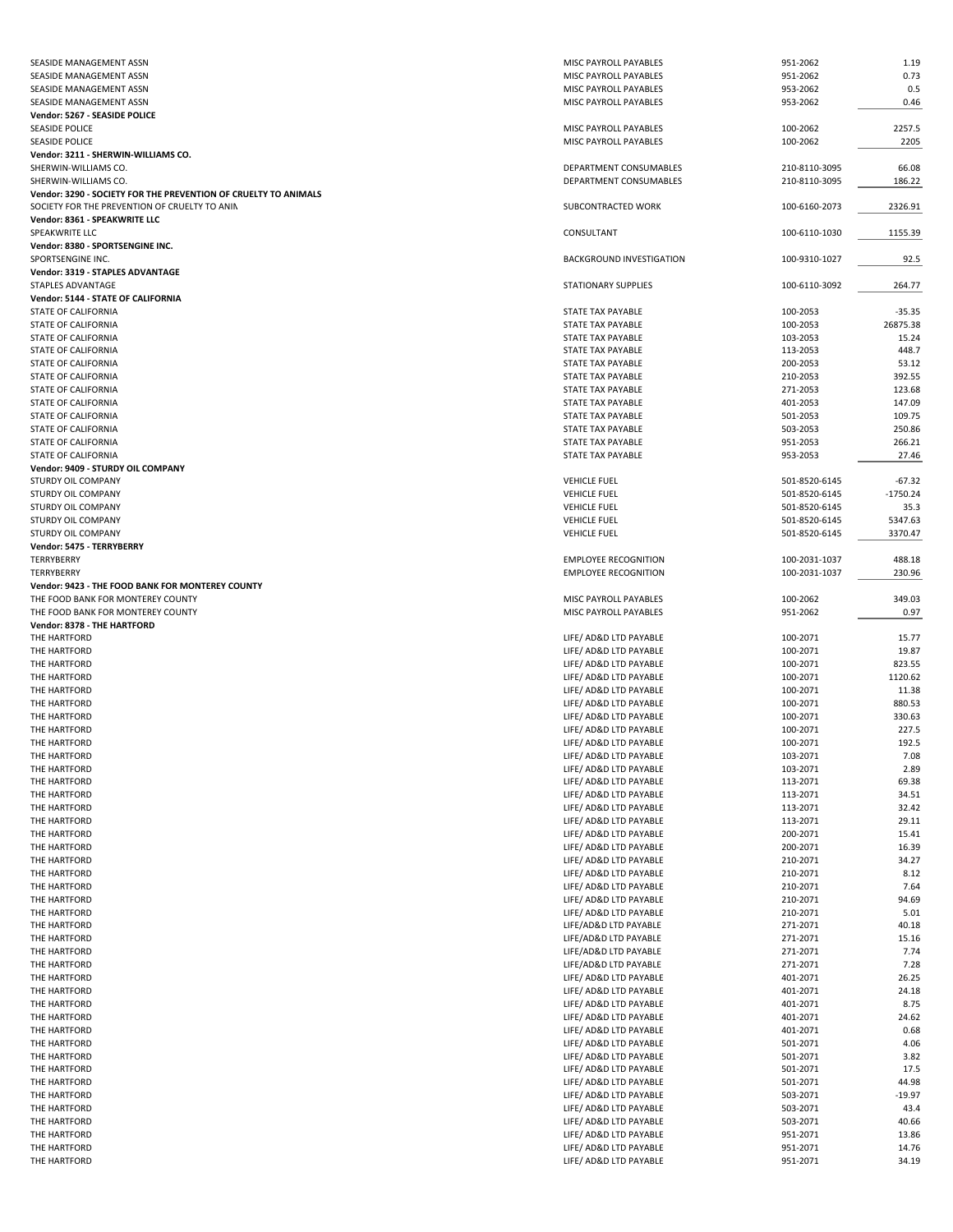| THE HARTFORD                                                                              | LIFE/ AD&D LTD PAYABLE                         | 951-2071                       | 78.65             |
|-------------------------------------------------------------------------------------------|------------------------------------------------|--------------------------------|-------------------|
| THE HARTFORD                                                                              | LIFE/ AD&D LTD PAYABLE                         | 953-2071                       | 4.34              |
| THE HARTFORD<br>Vendor: 6324 - The Home Depot Pro                                         | LIFE/ AD&D LTD PAYABLE                         | 953-2071                       | 4.07              |
| The Home Depot Pro                                                                        | DEPT CONSUMABLES - CV RESPONSE                 | 100-8110-3095                  | 289.47            |
| The Home Depot Pro                                                                        | JANITORIAL SUPPLIES                            | 100-9105-3093                  | 198.62            |
| Vendor: 1509 - THE MONTEREY COUNTY HERALD                                                 |                                                |                                |                   |
| THE MONTEREY COUNTY HERALD                                                                | PUBLISHING & LEGAL ADVERTISING                 | 100-2021-2063                  | 214.94            |
| THE MONTEREY COUNTY HERALD<br>Vendor: 5038 - THE VILLAGE PROJECT, INC.                    | PUBLISHING & LEGAL ADVERTISING                 | 100-2021-2063                  | 464.68            |
| THE VILLAGE PROJECT, INC.                                                                 | <b>VILLAGE PROJECT</b>                         | 100-2042-2092                  | 1034.34           |
| Vendor: 9461 - TILTHOUSE LLC                                                              |                                                |                                |                   |
| TILTHOUSE LLC                                                                             | DEPT CONSUMABLES - CV RESPONSE                 | 100-8110-3095                  | 13144             |
| TILTHOUSE LLC<br>Vendor: 2307 - T-MAR INC.                                                | DEPT CONSUMABLES - CV RESPONSE                 | 100-8110-3095                  | 14360.45          |
| T-MAR INC.                                                                                | <b>INVESTIGATION EXPENSE</b>                   | 100-6130-4125                  | 690               |
| Vendor: 6197 - U.S. BANK EQUIPMENT FINANCE                                                |                                                |                                |                   |
| U.S. BANK EQUIPMENT FINANCE                                                               | <b>COPIER SERVICES</b>                         | 100-9200-2044                  | 311.75            |
| Vendor: 7124 - U.S. BANK N.A. - PARS ARS 457 & SRP<br>U.S. BANK N.A. - PARS ARS 457 & SRP | PARS-ARS 457 PAYABLE                           | 100-2063                       | 2717.23           |
| U.S. BANK N.A. - PARS ARS 457 & SRP                                                       | PARS-ARS 457 PAYABLE                           | 100-2063                       | 715.73            |
| U.S. BANK N.A. - PARS ARS 457 & SRP                                                       | PARS-ARS 457 PAYABLE                           | 100-2063                       | 2702.24           |
| U.S. BANK N.A. - PARS ARS 457 & SRP                                                       | PARS-ARS 457 PAYABLE                           | 100-2063                       | 572               |
| U.S. BANK N.A. - PARS ARS 457 & SRP                                                       | <b>PARS PENSION</b>                            | 100-7110-0032                  | $-4020$           |
| U.S. BANK N.A. - PARS ARS 457 & SRP<br>U.S. BANK N.A. - PARS ARS 457 & SRP                | PARS-ARS 457 PAYABLE<br>PARS-ARS 457 PAYABLE   | 113-2063<br>113-2063           | 37.7<br>37.87     |
| U.S. BANK N.A. - PARS ARS 457 & SRP                                                       | PARS-ARS 457 PAYABLE                           | 210-2063                       | 75.36             |
| U.S. BANK N.A. - PARS ARS 457 & SRP                                                       | PARS-ARS 457 PAYABLE                           | 210-2063                       | 75.72             |
| U.S. BANK N.A. - PARS ARS 457 & SRP                                                       | PARS-ARS 457 PAYABLE                           | 271-2063                       | 41.92             |
| U.S. BANK N.A. - PARS ARS 457 & SRP<br>U.S. BANK N.A. - PARS ARS 457 & SRP                | PARS-ARS 457 PAYABLE<br>PARS-ARS 457 PAYABLE   | 271-2063<br>401-2063           | 37.87<br>31.52    |
| U.S. BANK N.A. - PARS ARS 457 & SRP                                                       | PARS-ARS 457 PAYABLE                           | 401-2063                       | 35.82             |
| U.S. BANK N.A. - PARS ARS 457 & SRP                                                       | PARS-ARS 457 PAYABLE                           | 501-2063                       | 37.7              |
| U.S. BANK N.A. - PARS ARS 457 & SRP                                                       | PARS-ARS 457 PAYABLE                           | 501-2063                       | 37.87             |
| U.S. BANK N.A. - PARS ARS 457 & SRP                                                       | PARS-ARS 457 PAYABLE                           | 503-2063                       | 375.01            |
| U.S. BANK N.A. - PARS ARS 457 & SRP<br>U.S. BANK N.A. - PARS ARS 457 & SRP                | PARS-ARS 457 PAYABLE<br>PARS-ARS 457 PAYABLE   | 503-2063<br>951-2063           | 375.01<br>78.13   |
| U.S. BANK N.A. - PARS ARS 457 & SRP                                                       | PARS-ARS 457 PAYABLE                           | 951-2063                       | 78.35             |
| U.S. BANK N.A. - PARS ARS 457 & SRP                                                       | PARS-ARS 457 PAYABLE                           | 953-2063                       | 29.57             |
| U.S. BANK N.A. - PARS ARS 457 & SRP                                                       | PARS-ARS 457 PAYABLE                           | 953-2063                       | 32.74             |
| Vendor: 0016 - UNITED RENTALS (NORTH AMERICA) INC.                                        |                                                |                                |                   |
| UNITED RENTALS (NORTH AMERICA) INC.                                                       | <b>EQUIPMENT RENTAL</b>                        | 100-8420-2087                  | 2422.91           |
|                                                                                           |                                                |                                |                   |
| Vendor: 3560 - UNITED WAY OF MONTEREY PENINSULA<br>UNITED WAY OF MONTEREY PENINSULA       | MISC PAYROLL PAYABLES                          | 100-2062                       | 30.45             |
| UNITED WAY OF MONTEREY PENINSULA                                                          | MISC PAYROLL PAYABLES                          | 100-2062                       | 30                |
| UNITED WAY OF MONTEREY PENINSULA                                                          | MISC PAYROLL PAYABLES                          | 210-2062                       | 1.28              |
| UNITED WAY OF MONTEREY PENINSULA                                                          | MISC PAYROLL PAYABLES                          | 210-2062                       | 1.87              |
| UNITED WAY OF MONTEREY PENINSULA                                                          | MISC PAYROLL PAYABLES                          | 271-2062                       | 0.99              |
| UNITED WAY OF MONTEREY PENINSULA<br>UNITED WAY OF MONTEREY PENINSULA                      | MISC PAYROLL PAYABLES<br>MISC PAYROLL PAYABLES | 271-2062<br>401-2062           | 0.8<br>0.28       |
| UNITED WAY OF MONTEREY PENINSULA                                                          | MISC PAYROLL PAYABLES                          | 401-2062                       | 0.33              |
| Vendor: 7370 - UPEC, LOCAL 792                                                            |                                                |                                |                   |
| UPEC, LOCAL 792                                                                           | MISC PAYROLL PAYABLES                          | 100-2062                       | 485.17            |
| UPEC, LOCAL 792<br>UPEC, LOCAL 792                                                        | MISC PAYROLL PAYABLES<br>MISC PAYROLL PAYABLES | 100-2062<br>103-2062           | 461.91<br>5.75    |
| UPEC, LOCAL 792                                                                           | MISC PAYROLL PAYABLES                          | 103-2062                       | 4.81              |
| UPEC, LOCAL 792                                                                           | MISC PAYROLL PAYABLES                          | 113-2062                       | 73.33             |
| UPEC, LOCAL 792                                                                           | MISC PAYROLL PAYABLES                          | 113-2062                       | 88.24             |
| UPEC, LOCAL 792                                                                           | MISC PAYROLL PAYABLES                          | 210-2062                       | 94.07             |
| UPEC, LOCAL 792<br>UPEC, LOCAL 792                                                        | MISC PAYROLL PAYABLES<br>MISC PAYROLL PAYABLES | 210-2062<br>271-2062           | 137.64<br>49.33   |
| UPEC, LOCAL 792                                                                           | MISC PAYROLL PAYABLES                          | 271-2062                       | 42.95             |
| UPEC, LOCAL 792                                                                           | MISC PAYROLL PAYABLES                          | 401-2062                       | 28.7              |
| UPEC, LOCAL 792                                                                           | MISC PAYROLL PAYABLES                          | 401-2062                       | 25.49             |
| UPEC, LOCAL 792<br>UPEC, LOCAL 792                                                        | MISC PAYROLL PAYABLES<br>MISC PAYROLL PAYABLES | 501-2062<br>501-2062           | 47.5<br>47.5      |
| UPEC, LOCAL 792                                                                           | MISC PAYROLL PAYABLES                          | 951-2062                       | 71.15             |
| UPEC, LOCAL 792                                                                           | MISC PAYROLL PAYABLES                          | 951-2062                       | 70.21             |
| Vendor: 3595 - VAPOR CLEANERS, INC.                                                       |                                                |                                |                   |
| VAPOR CLEANERS, INC.<br>Vendor: 6671 - VERIZON WIRELESS                                   | UNIFORM SERVICE/LAUNDRY                        | 100-6110-2049                  | 35.7              |
| <b>VERIZON WIRELESS</b>                                                                   | <b>TELEPHONE</b>                               | 100-6110-5132                  | 1114.49           |
| <b>VERIZON WIRELESS</b>                                                                   | MOBILE COMMUNICATION                           | 100-6120-5135                  | 1685.8            |
| <b>VERIZON WIRELESS</b>                                                                   | MOBILE COMMUNICATIONS                          | 100-6640-5135                  | 650.66            |
| <b>VERIZON WIRELESS</b>                                                                   | MOBILE COMMUNICATIONS                          | 100-6640-5135                  | 362.22            |
| <b>VERIZON WIRELESS</b><br><b>VERIZON WIRELESS</b>                                        | MOBILE COMMUNICATIONS<br>MOBILE COMMUNICATIONS | 503-4010-5135<br>503-4010-5135 | 553.6<br>168.58   |
| <b>VERIZON WIRELESS</b>                                                                   | MOBILE COMMUNICATIONS                          | 503-4010-5135                  | 274.54            |
| <b>VERIZON WIRELESS</b>                                                                   | MOBILE COMMUNICATIONS                          | 503-4010-5135                  | 56.34             |
| <b>VERIZON WIRELESS</b>                                                                   | MOBILE COMMUNICATIONS                          | 503-4010-5135                  | 426.97            |
| <b>Vendor: 8086 - VETERANS TRANSITION CENTER</b><br><b>VETERANS TRANSITION CENTER</b>     | VETERANS TRANSITION RENOVATION                 | 200-5410-7600                  | 54519.77          |
| Vendor: 2328 - WALLACE GROUP                                                              |                                                |                                |                   |
| <b>WALLACE GROUP</b><br><b>WALLACE GROUP</b>                                              | CONSULTANT<br>MPWMD LOCAL WATER PROJECT        | 100-8910-1030<br>325-8910-9573 | 238.75<br>1931.25 |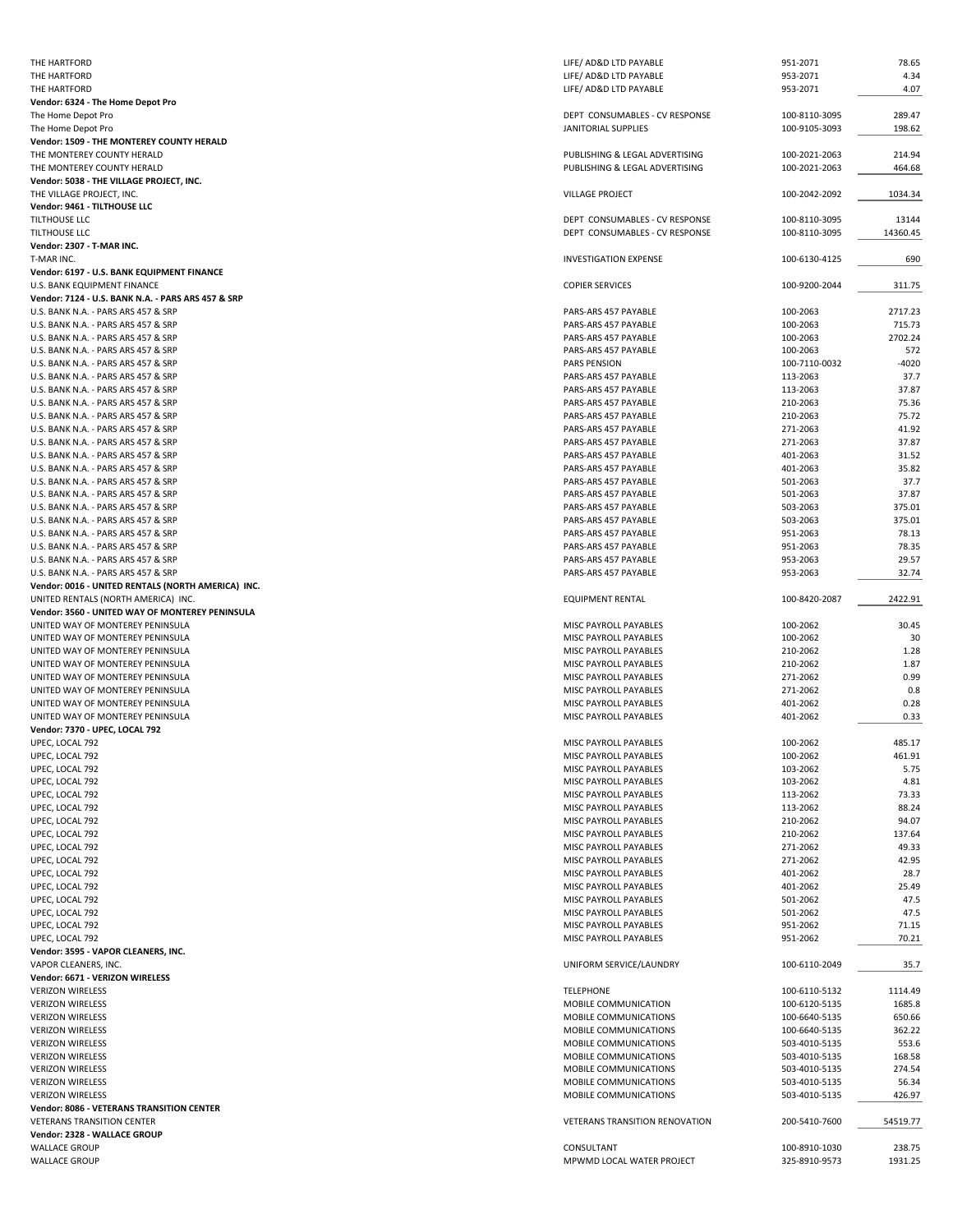WEST END PARTNERS DEVELOPER DEPOSIT 601-2133 1331.25 **Vendor: 9212 ‐ WEX BANK** WEX BANK VEHICLE FUEL 501‐8520‐6145 192.92 **Vendor: 9411 ‐ WILSON ANIMAL HOSPITAL, INC.** WILSON ANIMAL HOSPITAL, INC. CANINE MAINTENANCE 100‐6120‐3091 340.3 WILSON ANIMAL HOSPITAL, INC. CANINE MAINTENANCE CANINE MAINTENANCE 2001<br>WILSON ANIMAL HOSPITAL, INC. CANINE MAINTENANCE 2001 2001 167.3 CANINE MAINTENANCE 2001 2001 2001 2001 200388 WILSON ANIMAL HOSPITAL, INC. SAN ANIMAL HOSPITAL, INC. SAN ANIMAL HOSPITAL, INC. CANINE MAINTENANCE CONNE MAINTENANCE CONNE MAINTENANCE CONNE MAINTENANCE CONNE MAINTENANCE CONNE MAINTENANCE CONNE MAINTENANCE CONNE MAINTENA WILSON ANIMAL HOSPITAL, INC. **Vendor: 5996 ‐ WITMER‐TYSON IMPORTS** WITMER-TYSON IMPORTS **CANINE MAINTENANCE** CANINE MAINTENANCE 100–6120–3091 100–6120–3091 100–6120–650 **Vendor: 3785 ‐ ZAP MANUFACTURING INC.** DEPARTMENT CONSUMABLES 210-8110-3095 3288.63 **eport Summary**

#### **Fund Summary**

| Fund                                                               |                                                      | <b>Payment Amount</b> |
|--------------------------------------------------------------------|------------------------------------------------------|-----------------------|
| 100 - GENERAL FUND                                                 |                                                      | 465554.19             |
| 103 - LAGUNA GRANDE PKG FUND                                       |                                                      | 4376.74               |
| 113 - POMA & DMDC FUND<br>200 - CDBG FUND                          |                                                      | 13681.29<br>55287.37  |
| 210 - STREETS FUND                                                 |                                                      | 39505.61              |
| 271 - STORMWATER FUND                                              |                                                      | 4138.84               |
| 325 - MPWMD LOCAL WATER PROJECT                                    |                                                      | 1931.25               |
| 401 - WATER FUND                                                   |                                                      | 23764.63              |
| 501 - EQUIPMT MAINT FUND                                           |                                                      | 15681.32              |
| 503 - MIS FUND                                                     |                                                      | 6230.38               |
| 601 - EXPEND TRUST FUND                                            |                                                      | 1468.75               |
| 951 - SAN. DISTRICT GEN. FUND                                      |                                                      | 7163.07               |
| 952 - SAN. DISTRICT CAP. OUTLAY<br>953 - SAN. DISTRICT CAP. IMPROV |                                                      | 2820.5<br>319095.94   |
| 973 - SA MERGED - LMIHF                                            |                                                      | 237.61                |
|                                                                    | <b>Account Summary</b>                               |                       |
| <b>Account Number</b>                                              | <b>Account Name</b>                                  | <b>Payment Amount</b> |
| 100-2010                                                           | TID ASSESSMENT                                       | 4395.6                |
| 100-2021-2063                                                      | PUBLISHING & LEGAL ADVERTISING                       | 5100.45               |
| 100-2021-2067                                                      | <b>CITY CODE UPDATE</b>                              | 780                   |
| 100-2021-2075                                                      | <b>CONTRACT SERVICES</b>                             | 391.12                |
| 100-2021-4122                                                      | DUES AND MEMBERSHIPS                                 | 225                   |
| 100-2021-8187                                                      | DEPARTMENT EQUIPMENT                                 | 1015                  |
| 100-2031-1030                                                      | CONSULTANT                                           | 5000                  |
| 100-2031-1037                                                      | <b>EMPLOYEE RECOGNITION</b>                          | 719.14                |
| 100-2042-1039                                                      | JAN ROEHL CONSULTING                                 | 1075                  |
| 100-2042-2092<br>100-2042-7201                                     | <b>VILLAGE PROJECT</b><br>COMM PARTNERSHIP FOR YOUTH | 1034.34<br>1872       |
| 100-2052                                                           | FEDERAL TAX PAYABLE                                  | 69258.25              |
| 100-2053                                                           | STATE TAX PAYABLE                                    | 26840.03              |
| 100-2056                                                           | PERS PAYABLE                                         | 116602.4              |
| 100-2057                                                           | EE HEALTHCARE PAYABLE                                | 16206.94              |
| 100-2059                                                           | <b>GARNISHMENT PAYABLE</b>                           | 1368.3                |
| 100-2060                                                           | DEFERRED COMP PAYABLE                                | 31949.27              |
| 100-2062                                                           | MISC PAYROLL PAYABLES                                | 8641.35               |
| 100-2063                                                           | PARS-ARS 457 PAYABLE                                 | 6707.2                |
| 100-2064                                                           | LIUNA PENSION PAYABLE                                | 4113.51               |
| 100-2071                                                           | LIFE/ AD&D LTD PAYABLE                               | 3622.35               |
| 100-5110-1015                                                      | BENEFITS ADMINISTRATION                              | 1178.19               |
| 100-5110-2074                                                      | <b>BANK FEES &amp; MISC CHARGES</b>                  | 269.5<br>1200         |
| 100-6110-1026<br>100-6110-1030                                     | MEDICAL EXAMS<br>CONSULTANT                          | 1155.39               |
| 100-6110-2043                                                      | TEMPORARY CONTRACT SERVICES                          | 12750                 |
| 100-6110-2049                                                      | UNIFORM SERVICE/LAUNDRY                              | 35.7                  |
| 100-6110-2053                                                      | <b>OUTSIDE PRINTING SERVICE</b>                      | 425.02                |
| 100-6110-2078                                                      | OTHER EXPENSE                                        | 213.3                 |
| 100-6110-3092                                                      | <b>STATIONARY SUPPLIES</b>                           | 264.77                |
| 100-6110-3095                                                      | DEPARTMENT CONSUMABLES                               | 65.54                 |
| 100-6110-3102                                                      | COMPUTER SUPPLIES/SOFTWARE                           | 7861                  |
| 100-6110-4122                                                      | DUES & MEMBERSHIP                                    | 840                   |
| 100-6110-5132                                                      | <b>TELEPHONE</b>                                     | 1141.62               |
| 100-6110-8187                                                      | <b>DEPARTMENT EQUIPMENT</b>                          | 77.79                 |
| 100-6120-2049<br>100-6120-2052                                     | UNIFORM SERVICE/LANUDRY<br>RADIO REPAIR              | 133.22<br>837.61      |
| 100-6120-3091                                                      | CANINE MAINTENANCE                                   | 1592.22               |
|                                                                    | <b>Account Summary</b>                               |                       |
| <b>Account Number</b>                                              | <b>Account Name</b>                                  | <b>Payment Amount</b> |
| 100-6120-5135                                                      | MOBILE COMMUNICATION                                 | 1685.8                |
| 100-6120-8187                                                      | DEPARTMENT EQUIPMENT                                 | 4894.4                |
| 100-6130-4125                                                      | <b>INVESTIGATION EXPENSE</b>                         | 840                   |
| 100-6160-2073                                                      | SUBCONTRACTED WORK                                   | 2326.91               |
| 100-6610-2041                                                      | <b>COUNTY COMMUNICATIONS</b>                         | 896.76                |
| 100-6610-2043                                                      | TEMPORARY CONTRACT SERVICES                          | 851                   |
| 100-6610-2045                                                      | <b>ACCREDITATION</b>                                 | 4917                  |
| 100-6640-2049                                                      | UNIFORM SERVICE/LAUNDRY                              | 82.21                 |
| 100-6640-3093                                                      | JANITORIAL SUPPLIES                                  | 126.8                 |
| 100-6640-5135                                                      | MOBILE COMMUNICATIONS                                | 1012.88               |

‐6680‐2043 TEMPORARY CONTRACT SERVICES 5000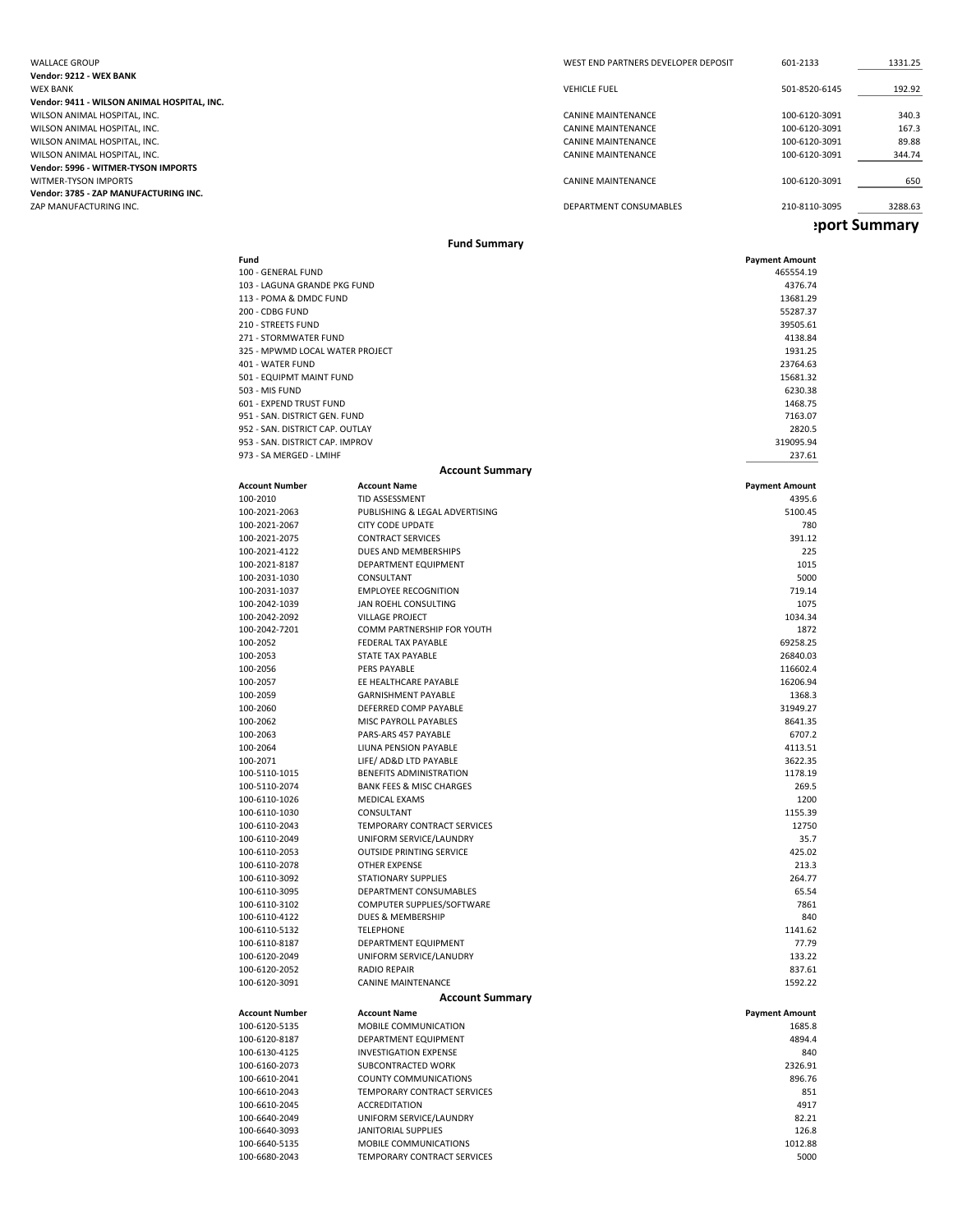| 100-6680-3095                  | DEPARTMENT CONSUMABLES                                | 250                   |
|--------------------------------|-------------------------------------------------------|-----------------------|
| 100-7110-0032                  | <b>PARS PENSION</b>                                   | $-4020$               |
| 100-7310-1035<br>100-7410-2044 | CONSULTANT - GENERAL PLAN<br><b>COPIER SERVICES</b>   | 2118.75<br>453.69     |
| 100-8110-3095                  | DEPT CONSUMABLES - CV RESPONSE                        | 51390.76              |
| 100-8310-2044                  | <b>COPIER SERVICES</b>                                | 107.36                |
| 100-8310-2049                  | UNIFORM SERVICE / LAUNDRY                             | 108.89                |
| 100-8310-2057                  | PEST CONTROL                                          | 162                   |
| 100-8310-2073                  | SUBCONTRACTED WORK                                    | 853.63                |
| 100-8310-3095                  | DEPARTMENT CONSUMABLES<br><b>GAS &amp; ELECTRIC</b>   | 1275.69<br>17987.09   |
| 100-8310-5131<br>100-8310-5133 | WATER                                                 | 5414.94               |
| 100-8410-2049                  | UNIFORM SERVICE/LAUNDRY                               | 34.85                 |
| 100-8420-2049                  | UNIFORM SERVICE/LAUNDRY                               | 142.45                |
| 100-8420-2073                  | SUBCONTRACTED WORK                                    | 5523.93               |
| 100-8420-2087                  | <b>EQUIPMENT RENTAL</b>                               | 2422.91               |
| 100-8420-3095                  | DEPARTMENT CONSUMABLES                                | 173.78                |
| 100-8420-5131                  | <b>GAS &amp; ELECTRIC</b>                             | 213.57                |
| 100-8420-9616<br>100-8440-2049 | <b>LOAN PAYMENT</b><br>UNIFORM SERVICE / LAUNDRY      | 70.6<br>65.31         |
| 100-8440-5133                  | <b>WATER</b>                                          | 7343.68               |
| 100-8450-2049                  | UNIFORM SERVICE / LAUNDRY                             | 34.85                 |
| 100-8450-2073                  | SUBCONTRACTED WORK                                    | 8800                  |
| 100-8910-1030                  | CONSULTANT                                            | 238.75                |
| 100-9100-2043                  | TEMPORARY CONTRACT SERVICES                           | 93.5                  |
| 100-9100-3104                  | <b>COMPUTER SOFTWARE</b>                              | 30                    |
| 100-9105-2049<br>100-9105-3093 | UNIFORM SERVICE/LAUNDRY<br><b>JANITORIAL SUPPLIES</b> | 287.62<br>198.62      |
| 100-9200-2044                  | <b>COPIER SERVICES</b>                                | 413.74                |
| 100-9200-3095                  | DEPARTMENT CONSUMABLES                                | 994                   |
| 100-9200-7175                  | <b>SUMMER PARK CONCERTS</b>                           | 336.25                |
| 100-9250-2054                  | <b>EQUIPMENT REPAIR</b>                               | 994                   |
| 100-9310-1027                  | BACKGROUND INVESTIGATION                              | 92.5                  |
| 100-9310-3095                  | DEPARTMENT CONSUMABLES                                | 73.6                  |
| 100-9400-3097                  | SAFETY EQUIPMENT                                      | 1281                  |
| 103-2052<br>103-2053           | FEDERAL TAX PAYABLE<br>STATE TAX PAYABLE              | 45.09<br>15.24        |
| 103-2056                       | PERS PAYABLE                                          | 94.53                 |
| 103-2057                       | EE HEALTHCARE PAYABLE                                 | 14.98                 |
| 103-2060                       | DEFERRED COMP PAYABLE                                 | 38.5                  |
| 103-2062                       | MISC PAYROLL PAYABLES                                 | 12.83                 |
| 103-2064                       | LIUNA PENSION PAYABLE                                 | 127.94                |
|                                |                                                       |                       |
| 103-2071                       | LIFE/ AD&D LTD PAYABLE                                | 9.97                  |
| 103-8710-2049                  | UNIFORM SERVICE/LAUNDRY                               | 21.8                  |
| 103-8710-2073                  | SUBCONTRACTED WORK                                    | 792.36                |
| 103-8710-5131<br>103-8710-5133 | <b>GAS &amp; ELECTRIC</b><br><b>WATER</b>             | 1350.2<br>1853.3      |
|                                | <b>Account Summary</b>                                |                       |
| <b>Account Number</b>          | <b>Account Name</b>                                   | <b>Payment Amount</b> |
| 113-2052                       | FEDERAL TAX PAYABLE                                   | 1201.15               |
| 113-2053                       | STATE TAX PAYABLE                                     | 448.7                 |
| 113-2056                       | PERS PAYABLE                                          | 1733.03               |
| 113-2057                       | EE HEALTHCARE PAYABLE                                 | 447.64                |
| 113-2059                       | GARNISHMENT PAYABLE                                   | 180                   |
| 113-2060                       | DEFERRED COMP PAYABLE                                 | 330.61                |
| 113-2062<br>113-2063           | MISC PAYROLL PAYABLES<br>PARS-ARS 457 PAYABLE         | 196.6<br>75.57        |
| 113-2071                       | LIFE/ AD&D LTD PAYABLE                                | 165.42                |
| 113-8730-2073                  | SUBCONTRACTED WORK                                    | 7982.5                |
| 113-8730-3095                  | DEPARTMENT CONSUMABLES                                | 920.07                |
| 200-2052                       | FEDERAL TAX PAYABLE                                   | 179.83                |
| 200-2053                       | STATE TAX PAYABLE                                     | 53.12                 |
| 200-2056                       | PERS PAYABLE                                          | 273.18                |
| 200-2057<br>200-2060           | EE HEALTHCARE PAYABLE<br>DEFERRED COMP PAYABLE        | 63.76<br>160          |
| 200-2062                       | MISC PAYROLL PAYABLES                                 | 5.91                  |
| 200-2071                       | LIFE/ AD&D LTD PAYABLE                                | 31.8                  |
| 200-5410-7600                  | VETERANS TRANSITION RENOVATION                        | 54519.77              |
| 210-2052                       | FEDERAL TAX PAYABLE                                   | 1227.6                |
| 210-2053                       | STATE TAX PAYABLE                                     | 392.55                |
| 210-2056                       | PERS PAYABLE                                          | 2149.57               |
| 210-2057<br>210-2059           | EE HEALTHCARE PAYABLE<br>GARNISHMENT PAYABLE          | 436.28<br>138.6       |
| 210-2060                       | DEFERRED COMP PAYABLE                                 | 1324.33               |
| 210-2062                       | MISC PAYROLL PAYABLES                                 | 285.57                |
| 210-2063                       | PARS-ARS 457 PAYABLE                                  | 151.08                |
| 210-2064                       | LIUNA PENSION PAYABLE                                 | 1520.03               |
| 210-2071                       | LIFE/ AD&D LTD PAYABLE                                | 149.73                |
| 210-8110-2049                  | UNIFORM SERVICE/LAUNDRY                               | 87.09                 |
| 210-8110-3095<br>210-8110-5131 | DEPARTMENT CONSUMABLES<br><b>GAS &amp; ELECTRIC</b>   | 8186.6<br>536.79      |
| 210-8210-2059                  | <b>STREET LIGHTINGS</b>                               | 15089.68              |
| 210-8420-2049                  | UNIFORM SERVICE/LAUNDRY                               | 21.8                  |
| 210-8420-5131<br>210-8420-5133 | <b>GAS &amp; ELECTRIC</b><br>WATER                    | 73.43<br>7734.88      |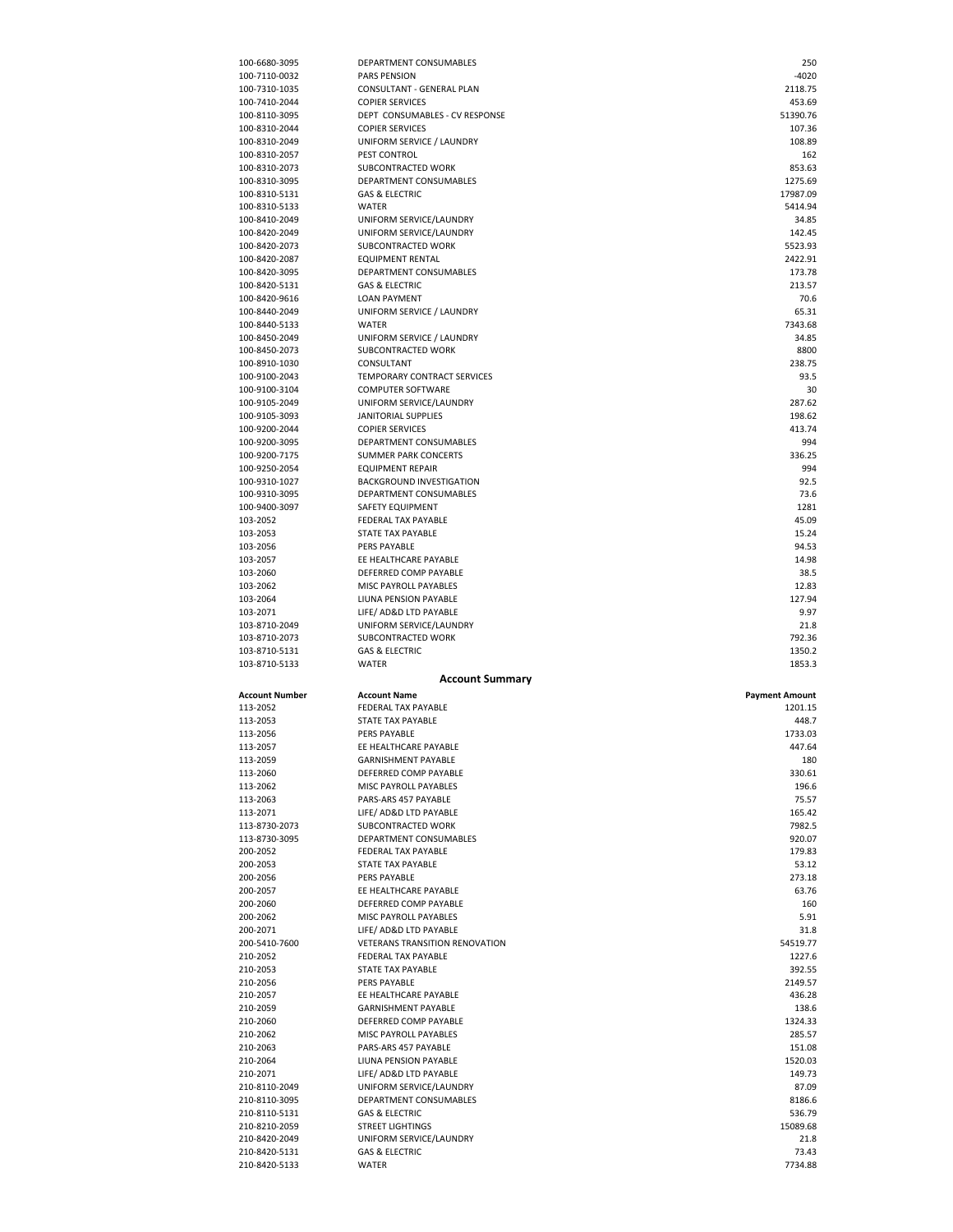| Project Account Key             |                                                 | <b>Payment Amount</b>           |
|---------------------------------|-------------------------------------------------|---------------------------------|
|                                 | <b>Project Account Summary</b>                  |                                 |
| 973-9710-9526                   | AFFORDABLE HOUSING                              | 237.61                          |
| 953-8820-9218                   | SEWER LINE REPLACEMENTS                         | 315622.5                        |
| 953-8820-9204                   | LIFT STATION UPGRADES                           | 3160                            |
| 953-2071                        | LIFE/ AD&D LTD PAYABLE                          | 8.41                            |
| 953-2063                        | PARS-ARS 457 PAYABLE                            | 62.31                           |
| 953-2062                        | MISC PAYROLL PAYABLES                           | 0.96                            |
| 953-2060                        | DEFERRED COMP PAYABLE                           | 17.86                           |
| 953-2056<br>953-2057            | EE HEALTHCARE PAYABLE                           | 117.87<br>13.58                 |
| 953-2053                        | STATE TAX PAYABLE<br>PERS PAYABLE               | 27.46                           |
| 953-2052                        | FEDERAL TAX PAYABLE                             | 64.99                           |
| 952-8820-8194                   | SEWER SYSTEM MNGT PLAN UPDATE                   | 2820.5                          |
| 951-8820-2073                   | SUBCONTRACTED WORK                              | 2109.69                         |
| 951-8820-2049                   | UNIFORM SERVICE / LAUNDRY                       | 87.12                           |
| 951-8810-5132                   | <b>TELEPHONE</b>                                | 153.48                          |
| 951-2071                        | LIFE/ AD&D LTD PAYABLE                          | 141.46                          |
| 951-2064                        | LIUNA PENSION PAYABLE                           | 603.58                          |
| 951-2063                        | PARS-ARS 457 PAYABLE                            | 156.48                          |
| 951-2062                        | MISC PAYROLL PAYABLES                           | 174.01                          |
| 951-2060                        | DEFERRED COMP PAYABLE                           | 585.8                           |
| 951-2057                        | EE HEALTHCARE PAYABLE                           | 260.28                          |
| 951-2056                        | PERS PAYABLE                                    | 1883.09                         |
| 951-2053                        | <b>STATE TAX PAYABLE</b>                        | 266.21                          |
| 951-2052                        | FEDERAL TAX PAYABLE                             | 741.87                          |
| 601-2214                        | BAKEWELL - CAMPUS TOWN                          | 137.5                           |
| 601-2133                        | WEST END PARTNERS DEVELOPER DEPOSIT             | 1331.25                         |
| 503-4010-5138                   | DATA COMMUNICATION                              | 270.87                          |
| 503-4010-5135                   | MOBILE COMMUNICATIONS                           | 1480.03                         |
| 503-4010-5132                   | <b>TELEPHONE</b>                                | 103                             |
| 503-2071                        | LIFE/ AD&D LTD PAYABLE                          | 64.09                           |
| 503-2063                        | PARS-ARS 457 PAYABLE                            | 750.02                          |
| 503-2060                        | DEFERRED COMP PAYABLE                           | 1261.56                         |
| 503-2057                        | EE HEALTHCARE PAYABLE                           | 143.32                          |
| 503-2056                        | PERS PAYABLE                                    | 907.96                          |
| 503-2053                        | STATE TAX PAYABLE                               | 250.86                          |
| 503-2052                        | FEDERAL TAX PAYABLE                             | 998.67                          |
| 501-8520-6148                   | <b>OUTSIDE REPAIRS</b>                          | 2461.67                         |
| 501-8520-6147                   | <b>TIRES</b>                                    | 722.88                          |
| 501-8520-6145                   | <b>VEHICLE FUEL</b>                             | 7128.76                         |
| 501-8520-2049<br>501-8520-6144  | UNIFORM SERVICE/LAUNDRY<br><b>VEHICLE PARTS</b> | 87.09<br>2072.56                |
| 501-8510-5131                   | <b>GAS &amp; ELECTRIC</b>                       | 308.36                          |
| 501-2071                        | LIFE/ AD&D LTD PAYABLE                          |                                 |
|                                 |                                                 | 70.36                           |
| 501-2064                        | LIUNA PENSION PAYABLE                           | 576                             |
| 501-2063                        | PARS-ARS 457 PAYABLE                            | 75.57                           |
| 501-2062                        | MISC PAYROLL PAYABLES                           | 116                             |
| 501-2060                        | DEFERRED COMP PAYABLE                           | 354.82                          |
| 501-2057                        | EE HEALTHCARE PAYABLE                           | 161.5                           |
| 501-2056                        | PERS PAYABLE                                    | 954.45                          |
| 501-2053                        | STATE TAX PAYABLE                               | 109.75                          |
| 501-2052                        | FEDERAL TAX PAYABLE                             | 481.55                          |
| 401-8620-5131                   | <b>GAS &amp; ELECTRIC</b>                       | 2756.9                          |
| 401-8620-3095                   | DEPARTMENT CONSUMABLES                          | 935.17                          |
| 401-8620-2073                   | SUBCONTRACTED WORK                              | 10000                           |
| 401-8620-2049                   | UNIFORM SERVICE/LAUNDRY                         | 87.09                           |
| 401-8610-4124                   | POSTAGE                                         | 317.85                          |
| Account Number<br>401-8610-2053 | <b>OUTSIDE PRINTING SERVICE</b>                 | <b>Payment Amount</b><br>137.45 |
|                                 | <b>Account Name</b>                             |                                 |
|                                 | <b>Account Summary</b>                          |                                 |
| 401-2071                        | LIFE/ AD&D LTD PAYABLE                          | 84.48                           |
| 401-2064                        | LIUNA PENSION PAYABLE                           | 651.59                          |
| 401-2063                        | PARS-ARS 457 PAYABLE                            | 67.34                           |
| 401-2062                        | MISC PAYROLL PAYABLES                           | 69.46                           |
| 401-2060                        | DEFERRED COMP PAYABLE                           | 388.09                          |
| 401-2057                        | EE HEALTHCARE PAYABLE                           | 180.28                          |
| 401-2056                        | PERS PAYABLE                                    | 1048.16                         |
| 401-2053                        | STATE TAX PAYABLE                               | 147.09                          |
| 401-2052                        | FEDERAL TAX PAYABLE                             | 470.16                          |
| 401-2002                        | A/P MPWMD SURCHARGE                             | 6423.52                         |
| 325-8910-9573                   | MPWMD LOCAL WATER PROJECT                       | 1931.25                         |
| 271-8110-2049<br>271-8110-3095  | CONSUMABLES                                     | 176.13                          |
| 271-2071                        | UNIFORM SERVICE/LAUNDRY                         | 87.09                           |
| 271-2064                        | LIUNA PENSION PAYABLE<br>LIFE/AD&D LTD PAYABLE  | 1047.35<br>70.36                |
| 271-2063                        | PARS-ARS 457 PAYABLE                            | 79.79                           |
| 271-2062                        | MISC PAYROLL PAYABLES                           | 114.56                          |
| 271-2060                        | DEFERRED COMP PAYABLE                           | 564.42                          |
| 271-2057                        | EE HEALTHCARE PAYABLE                           | 163.26                          |
| 271-2056                        | PERS PAYABLE                                    | 1294.6                          |
| 271-2053                        | STATE TAX PAYABLE                               | 123.68                          |
| 271-2052                        | FEDERAL TAX PAYABLE                             | 417.6                           |

\*\*None\*\* 951858.79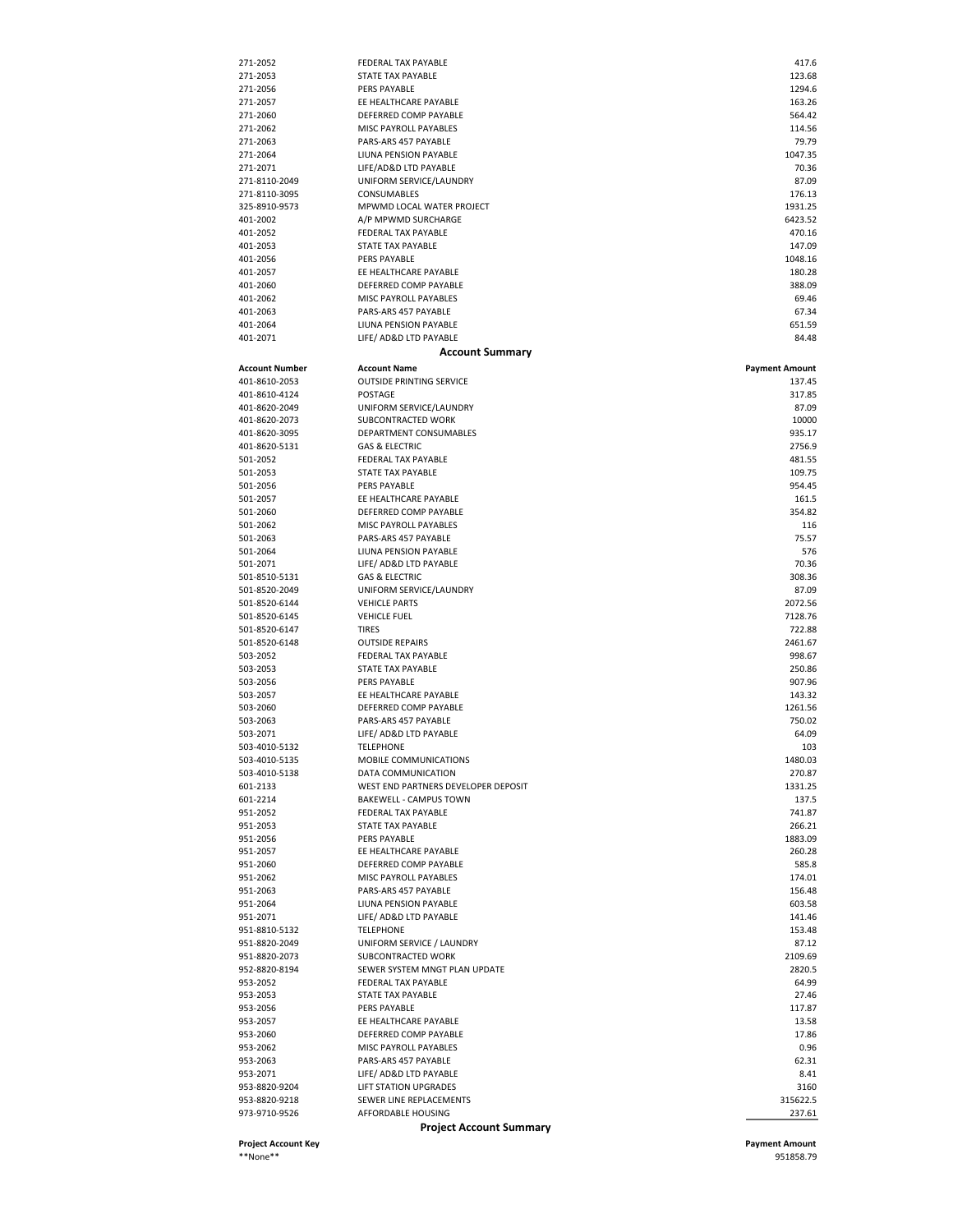| 271EMP     | 176.13 |
|------------|--------|
| 5005009 AA | 5500   |
| 5005010 AA | 15.27  |
| 5005011 AA | 55.66  |
| 5005012 AA | 581.35 |
| 5005014 AA | 268.1  |
| 5005015 AA | 76.69  |
| 5005016 AA | 600    |
| 5005060 AA | 1805.5 |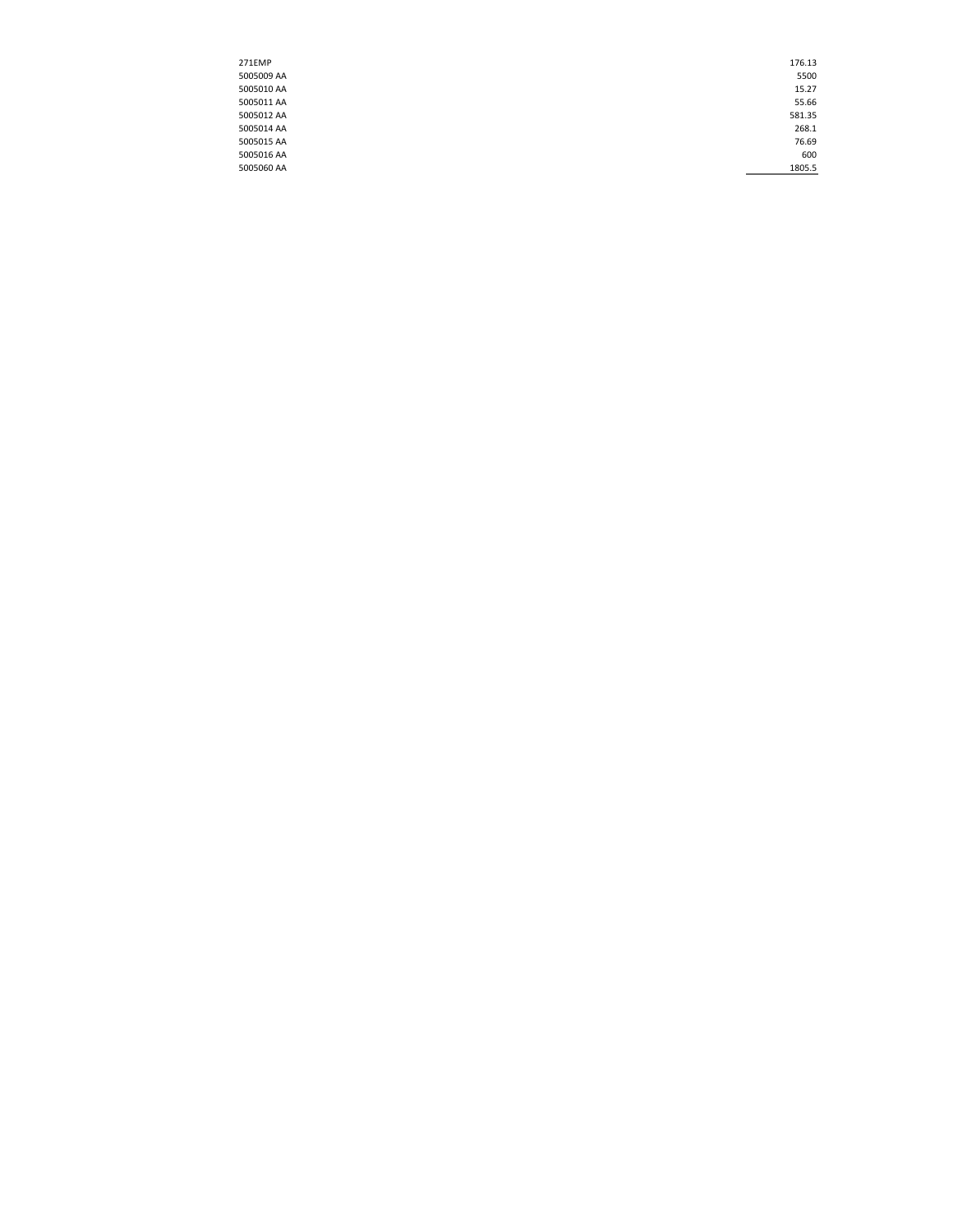

# **Distribution Report**

Seaside, CA Payroll Set: 01 Expense Range - Payment Range 06/06/2020-6/19/2020

| <b>Fund: 100 - GENERAL FUND</b> |                              |            |
|---------------------------------|------------------------------|------------|
| 100-1010-0001                   | <b>SALARIES</b>              | 912.24     |
| 100-2010-0001                   | SALARIES                     | 9,020.94   |
| 100-2010-0018                   | AUTO ALLOWANCE               | 200.00     |
| 100-2010-0020                   | PART-TIME HOURLY WAGES       | 1,790.35   |
| 100-2021-0001                   | SALARIES                     | 7,082.49   |
| 100-2031-0001                   | SALARIES                     | 12,367.76  |
| 100-2042-0020                   | PART-TIME HOURLY WAGES       | 2,748.24   |
| 100-3010-0001                   | SALARIES                     | 6,646.16   |
| 100-3010-0020                   | PART-TIME HOURLY WAGES       | 1,476.33   |
| 100-5110-0001                   | SALARIES                     | 21,180.83  |
| 100-5110-0041                   | <b>MEDICAL INSURANCE</b>     | 46.15      |
| 100-6110-0001                   | SALARIES                     | 42,787.83  |
| 100-6110-0004                   | UNIFORM ALLOWANCE            | 382.14     |
| 100-6110-1033                   | <b>FITNESS PROGRAM</b>       | 135.00     |
| 100-6120-0001                   | SALARIES                     | 116,240.94 |
| 100-6120-0002                   | <b>OVERTIME</b>              | 17,552.43  |
| 100-6120-0004                   | UNIFORM ALLOWANCE            | 676.98     |
| 100-6120-0009                   | <b>SICK LEAVE PAYOFF</b>     | 49,186.00  |
| 100-6130-0001                   | SALARIES                     | 35,468.72  |
| 100-6130-0002                   | <b>OVERTIME</b>              | 3,348.42   |
| 100-6130-0004                   | UNIFORM ALLOWANCE            | 224.28     |
| 100-6150-0001                   | <b>SALARIES</b>              | 3,663.68   |
| 100-6150-0004                   | UNIFORM ALLOWANCE            | 36.00      |
| 100-6160-0001                   | SALARIES                     | 2,798.07   |
| 100-6160-0004                   | UNIFORM ALLOWANCE            | 36.00      |
| 100-6160-0041                   | <b>MEDICAL INSURANCE</b>     | 46.15      |
| 100-6610-0001                   | SALARIES                     | 7,803.92   |
| 100-6610-0004                   | UNIFORM ALLOWANCE            | 34.62      |
| 100-6640-0001                   | SALARIES                     | 114,893.54 |
| 100-6640-0002                   | <b>OVERTIME</b>              | 25,296.85  |
| 100-6640-0004                   | UNIFORM ALLOWANCE            | 2,203.86   |
| 100-6640-0008                   | OPER COMP DIV CHIEFS ST TIME | 1,510.03   |
| 100-7110-0001                   | SALARIES                     | 2,373.10   |
| 100-7110-0020                   | PART-TIME HOURLY WAGES       | 1,018.16   |
| 100-7210-0001                   | SALARIES                     | 11,158.80  |
| 100-7220-0001                   | SALARIES                     | 3,132.32   |
| 100-7310-0001                   | SALARIES                     | 7,930.39   |
| 100-7310-0020                   | PART-TIME HOURLY WAGES       | 1,753.54   |
| 100-7410-0001                   | SALARIES                     | 11,428.04  |
| 100-7410-0020                   | PART-TIME HOURLY             | 1,595.34   |
| 100-7410-0041                   | MEDICAL INSURANCE            | 46.15      |
| 100-8310-0001                   | SALARIES                     | 6,051.25   |
| 100-8310-0002                   | <b>OVERTIME</b>              | 161.61     |
| 100-8310-0097                   | UNALLOCATED PAGER            | 2,012.61   |
| 100-8410-0001                   | SALARIES                     | 1,305.90   |
| 100-8420-0001                   | SALARIES                     | 9,097.53   |
| 100-8430-0001                   | SALARIES                     | 1,701.61   |
| 100-8440-0001                   | SALARIES                     | 2,660.19   |
| 100-8450-0001                   | SALARIES                     | 2,042.00   |
| 100-8910-0001                   | SALARIES                     | 16,091.63  |
| 100-9100-0001                   | SALARIES                     | 5,372.24   |
| 100-9100-0020                   | PART-TIME HOURLY WAGES       | 1,779.75   |
| 100-9105-0001                   | SALARIES                     | 2,253.37   |
|                                 |                              |            |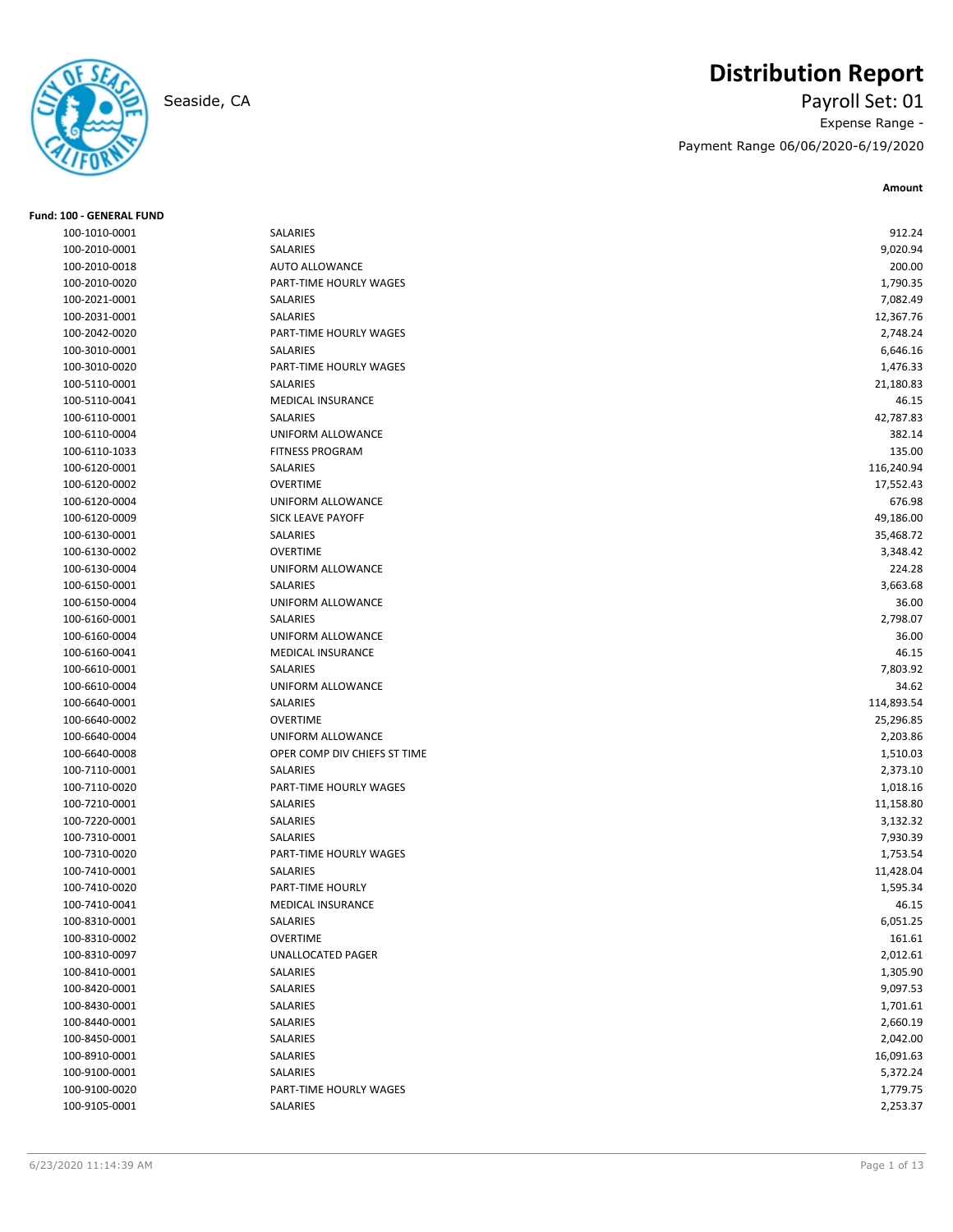#### **Distribution Report Expense Range: - Payment Range: 06/06/2020-6/19/2020**

|               |                        |                                          | Amount     |
|---------------|------------------------|------------------------------------------|------------|
| 100-9105-0020 | PART-TIME HOURLY WAGES |                                          | 6,689.57   |
| 100-9200-0020 | PART-TIME HOURLY WAGES |                                          | 1,135.68   |
| 100-9310-0001 | SALARIES               |                                          | 5,854.64   |
| 100-9320-0020 | PART-TIME HOURLY WAGES |                                          | 375.18     |
| 100-9340-0020 | PART-TIME HOURLY WAGES |                                          | 358.98     |
| 100-9400-0020 | PART-TIME HOURLY WAGES |                                          | 240.48     |
| 100-9500-0020 | PART-TIME HOURLY WAGES |                                          | 1,776.90   |
|               |                        | Fund 100 - GENERAL FUND Total: 11,385.05 | 595,193.91 |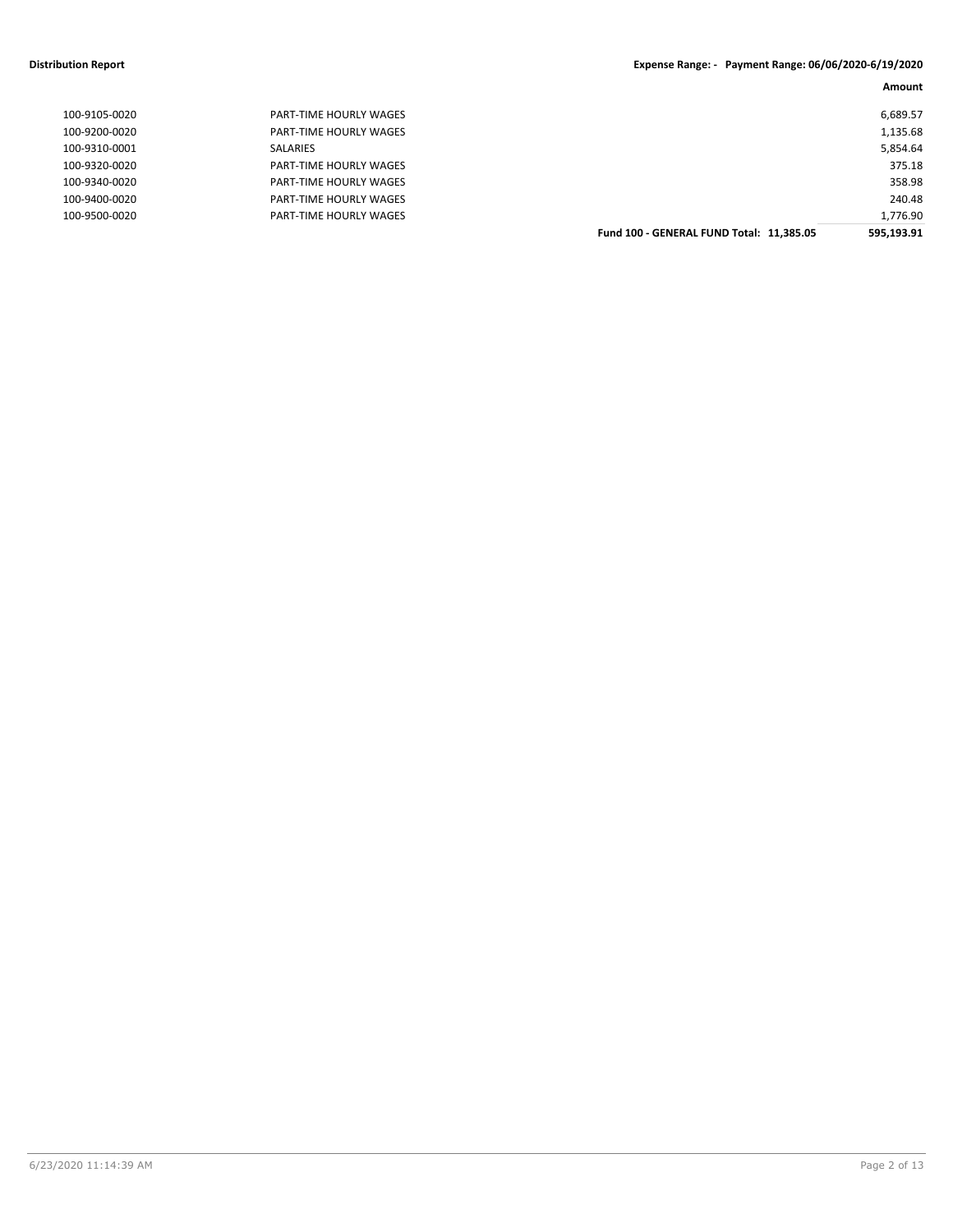**Fund: 103 - LAGUNA GRANDE PKG FUND**

103-8710-0001 SALARIES 612.05

**Fund 103 - LAGUNA GRANDE PKG FUND Total: 13.50 612.05**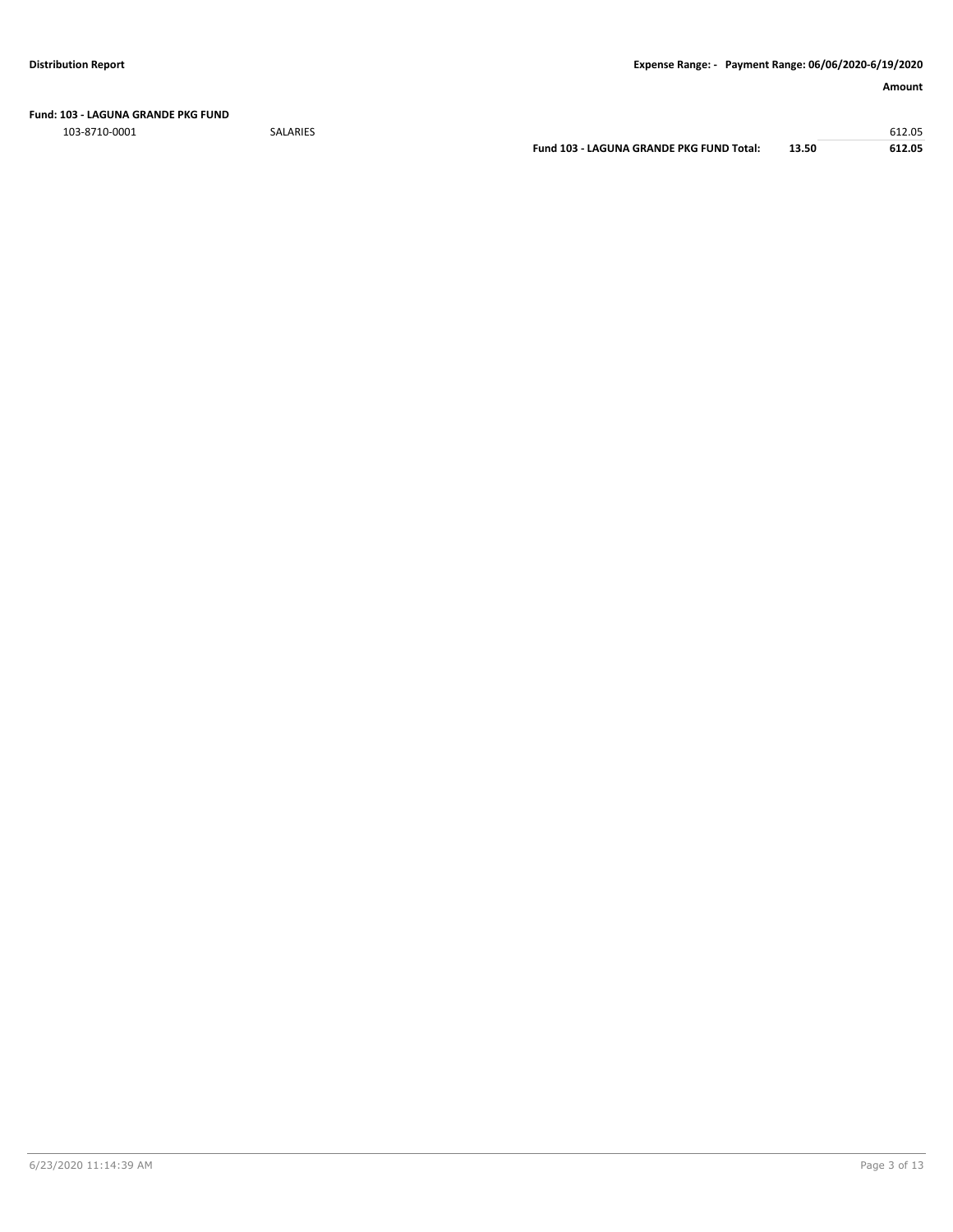#### **Fund: 113 - POMA & DMDC FUND**

| 113-8730-0001 |  |
|---------------|--|
| 113-8730-0020 |  |
| 113-8730-0041 |  |

| . 19 - 1 0 IVIA G. DIVIDE I 0 IVD |                        |                                    |        |           |
|-----------------------------------|------------------------|------------------------------------|--------|-----------|
| 113-8730-0001                     | <b>SALARIES</b>        |                                    |        | 14.424.27 |
| 113-8730-0020                     | PART-TIME HOURLY WAGES |                                    |        | 1,249.00  |
| 113-8730-0041                     | MEDICAL INSURANCE      |                                    |        | 46.15     |
|                                   |                        | Fund 113 - POMA & DMDC FUND Total: | 440.50 | 15,719.42 |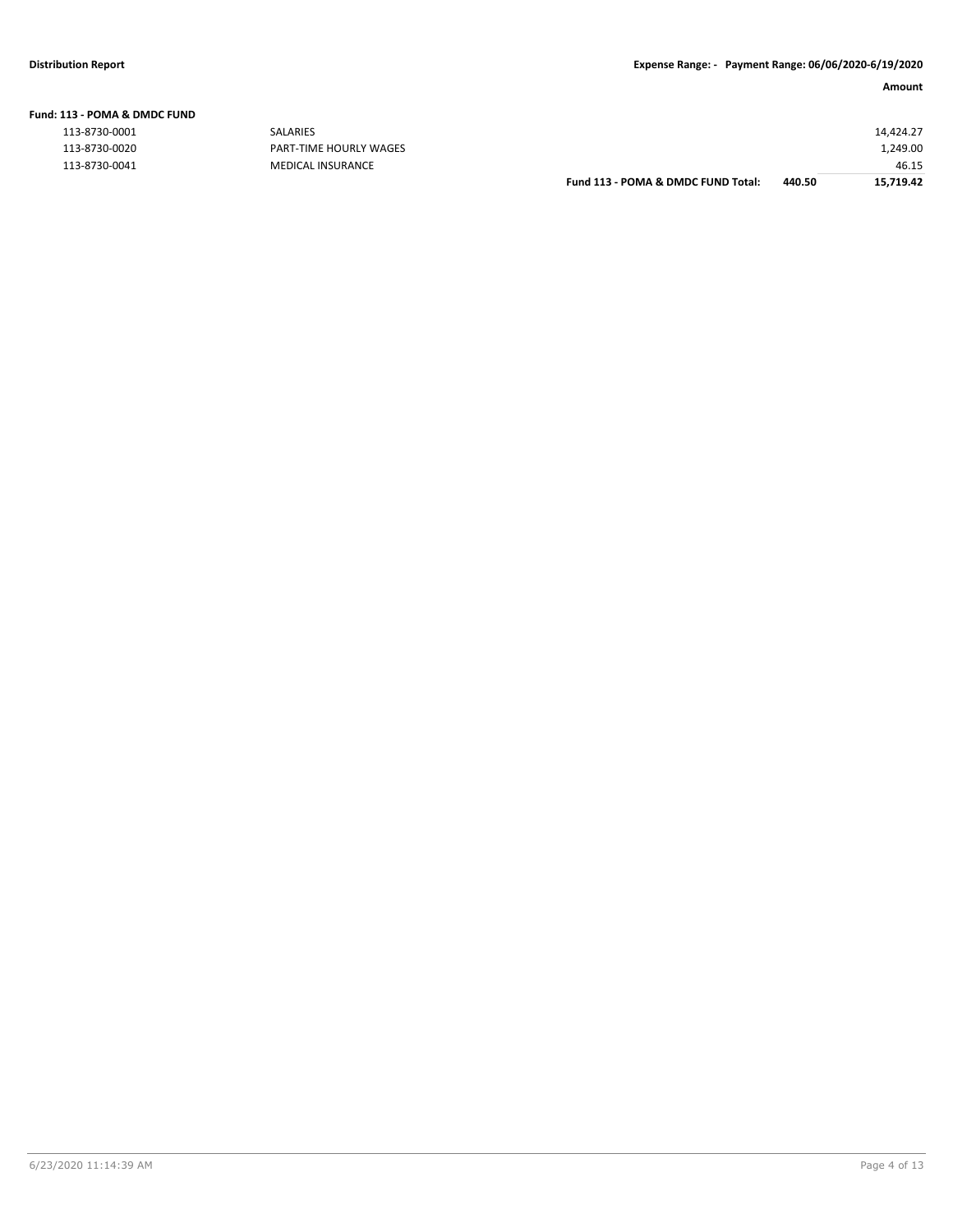**Fund: 200 - CDBG FUND** 200-5410-0001 SALARIES 2,357.55

**Fund 200 - CDBG FUND Total: 51.20 2,357.55**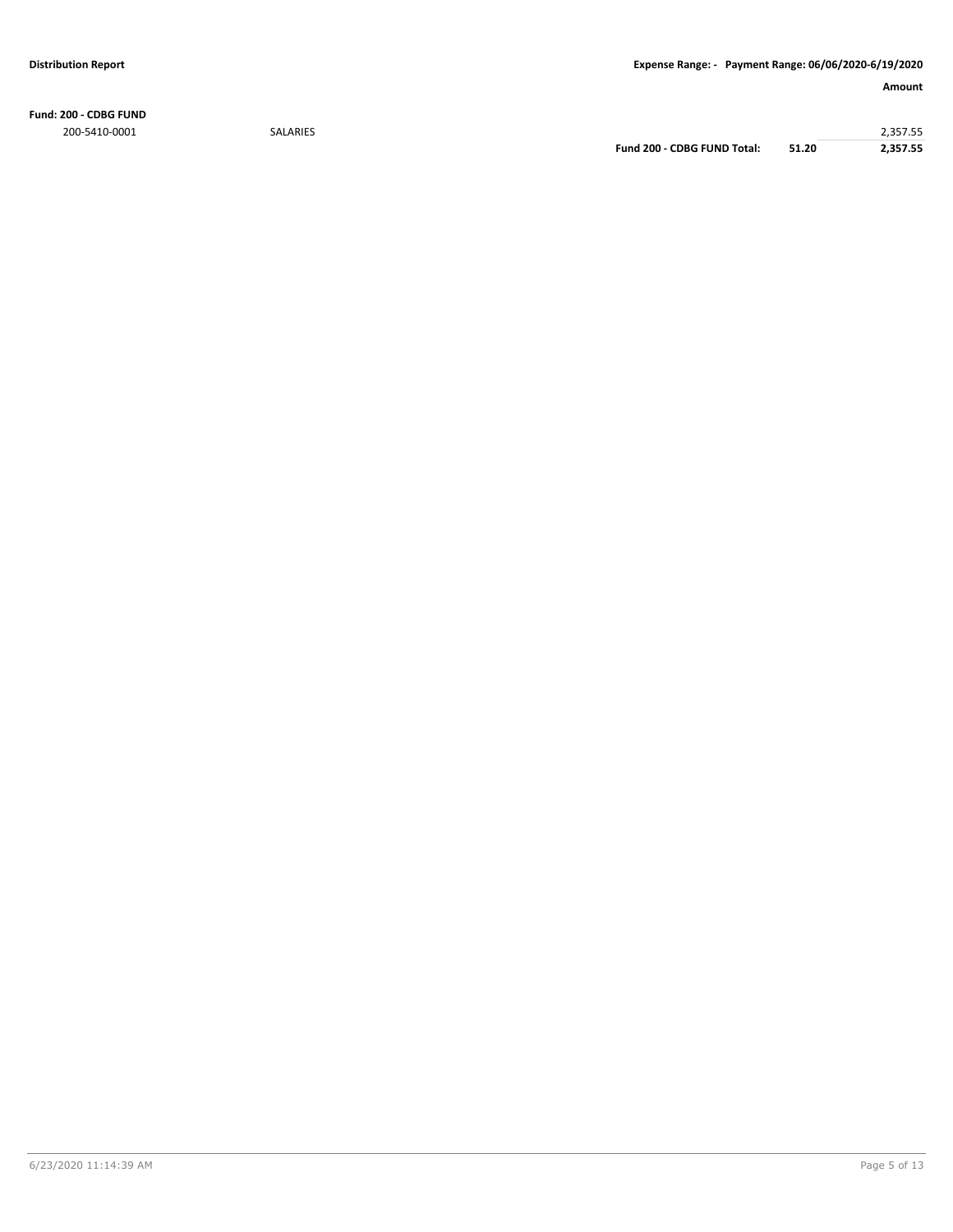#### **Distribution Report Expense Range: - Payment Range: 06/06/2020-6/19/2020**

| <b>Fund: 210 - STREETS FUND</b> |  |
|---------------------------------|--|
|---------------------------------|--|

|               |                 | Fund 210 - STREETS FUND Total: | 494.00 | 16.364.28 |
|---------------|-----------------|--------------------------------|--------|-----------|
| 210-8420-0001 | <b>SALARIES</b> |                                |        | 4,062.36  |
| 210-8110-0001 | <b>SALARIES</b> |                                |        | 12,301.92 |
|               |                 |                                |        |           |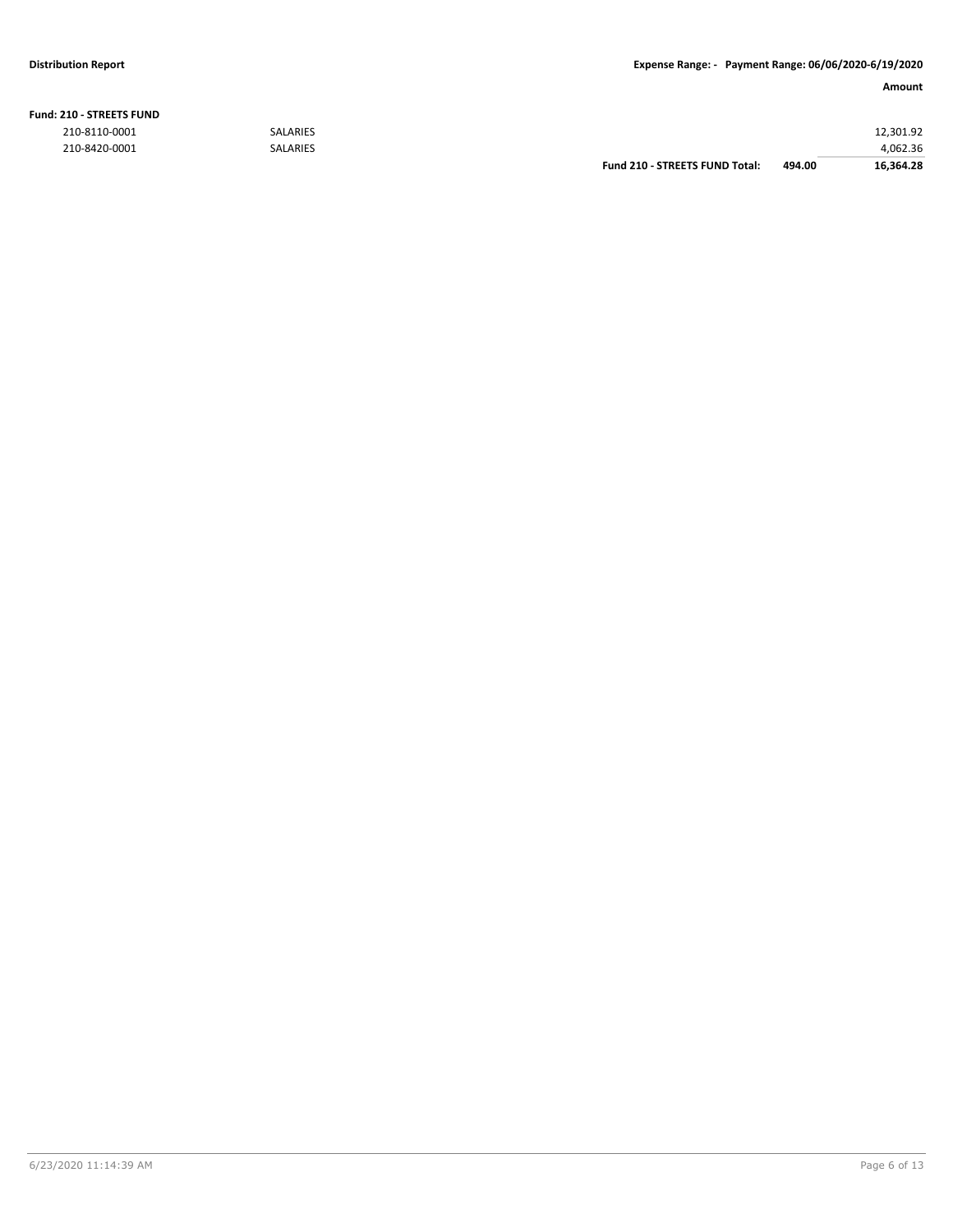|                       |                 | <b>Fund 271 - STORMWATER FUND Total:</b> | 162.15 | 6.496.82 |
|-----------------------|-----------------|------------------------------------------|--------|----------|
| 271-8110-0002         | <b>OVERTIME</b> |                                          |        | 10.12    |
| 271-8110-0001         | <b>SALARIES</b> |                                          |        | 6.486.70 |
| !71 - STORMWATER FUND |                 |                                          |        |          |

### **Fund: 271 - STORMWATER FUND**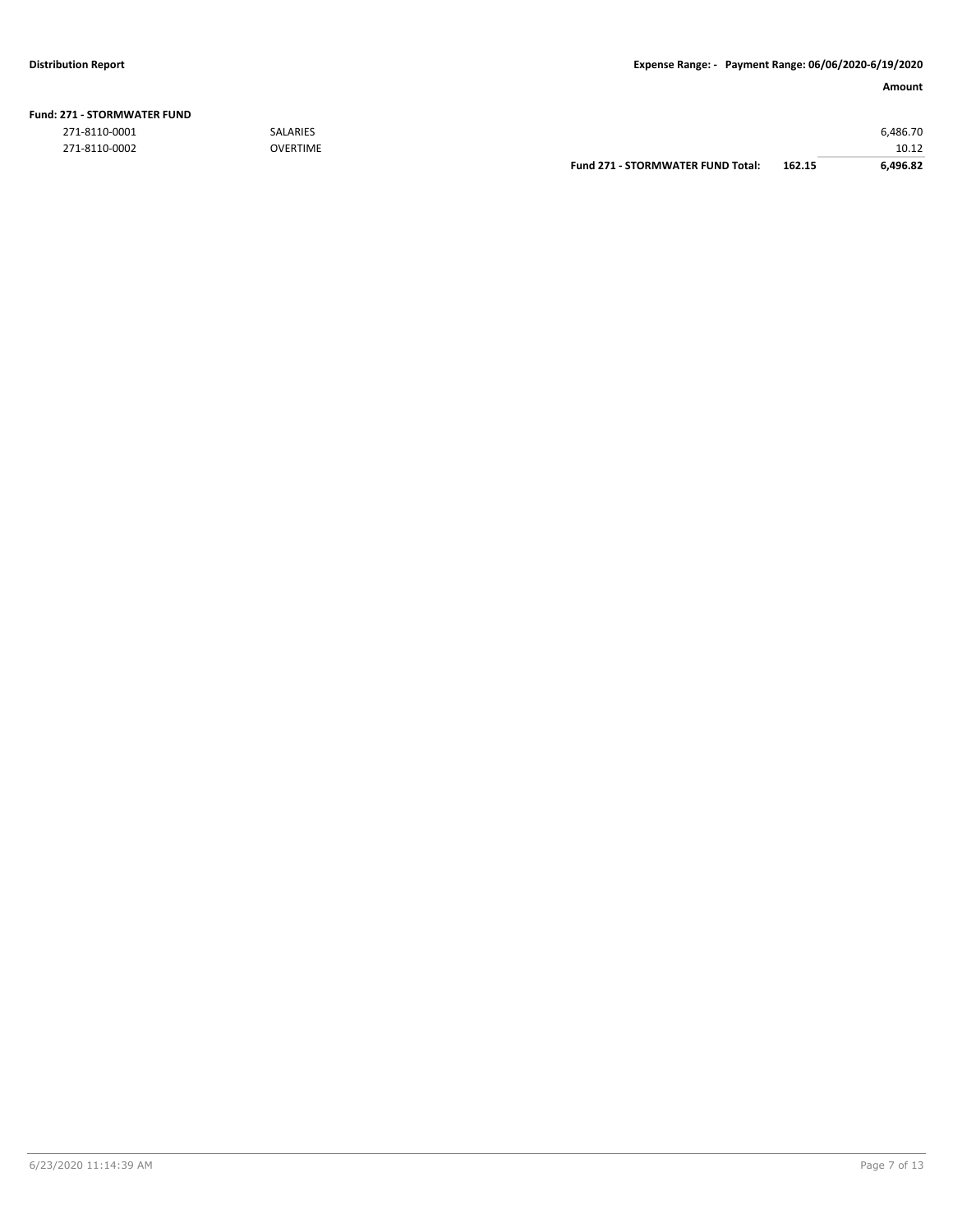#### **Fund: 401 - WATER FUND**

| 401-8610-0001 | <b>SALARIES</b> |                              |        | 264.63   |
|---------------|-----------------|------------------------------|--------|----------|
| 401-8620-0001 | SALARIES        |                              |        | 6,455.43 |
| 401-8620-0002 | <b>OVERTIME</b> |                              |        | 47.21    |
|               |                 | Fund 401 - WATER FUND Total: | 168.20 | 6,767.27 |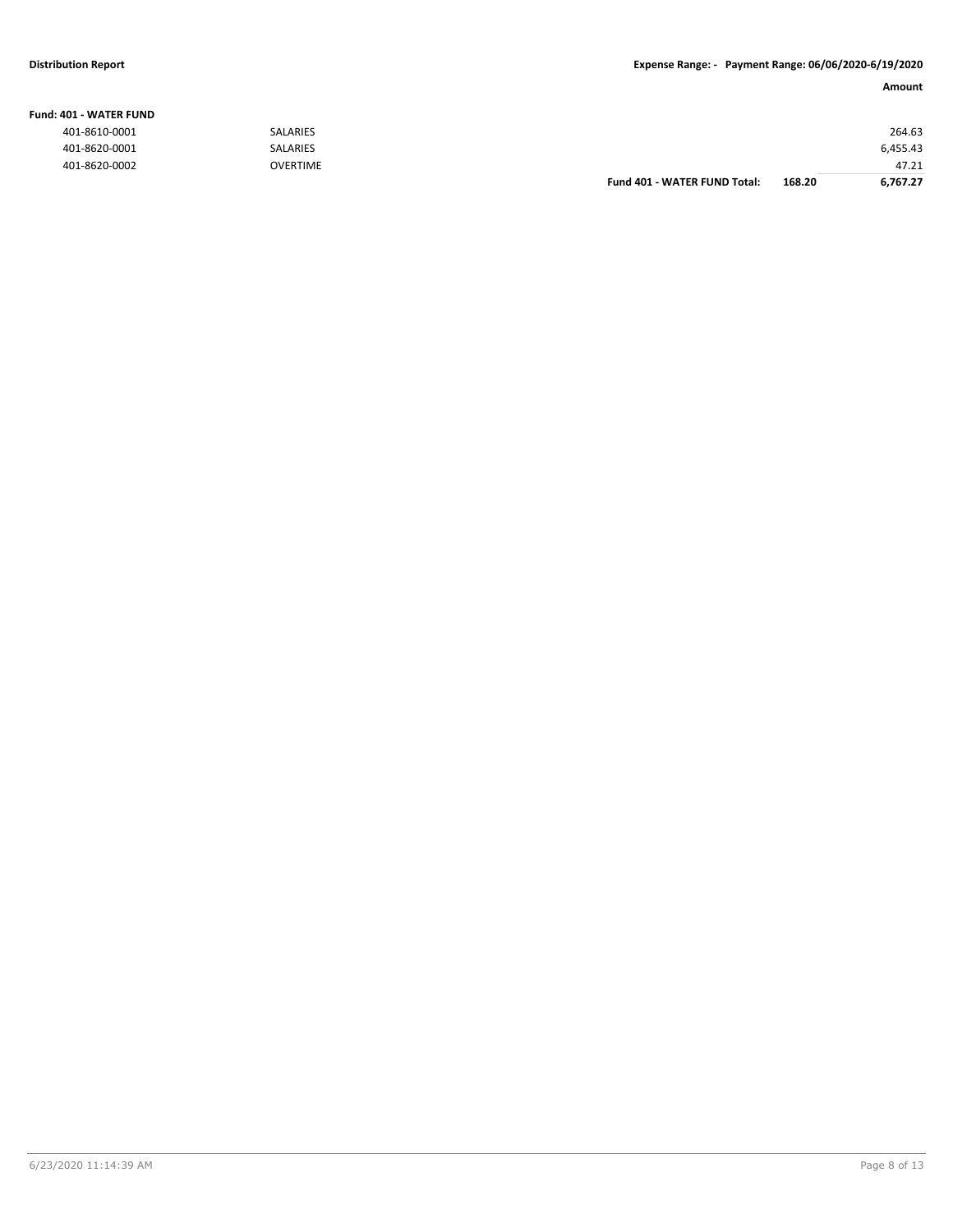|               |          | <b>Fund 501 - EQUIPMT MAINT FUND Total:</b> | 168.00 | 6.009.92 |
|---------------|----------|---------------------------------------------|--------|----------|
| 501-8520-0001 | SALARIES |                                             |        | 480.64,د |
| 501-8510-0001 | SALARIES |                                             |        | 529.28   |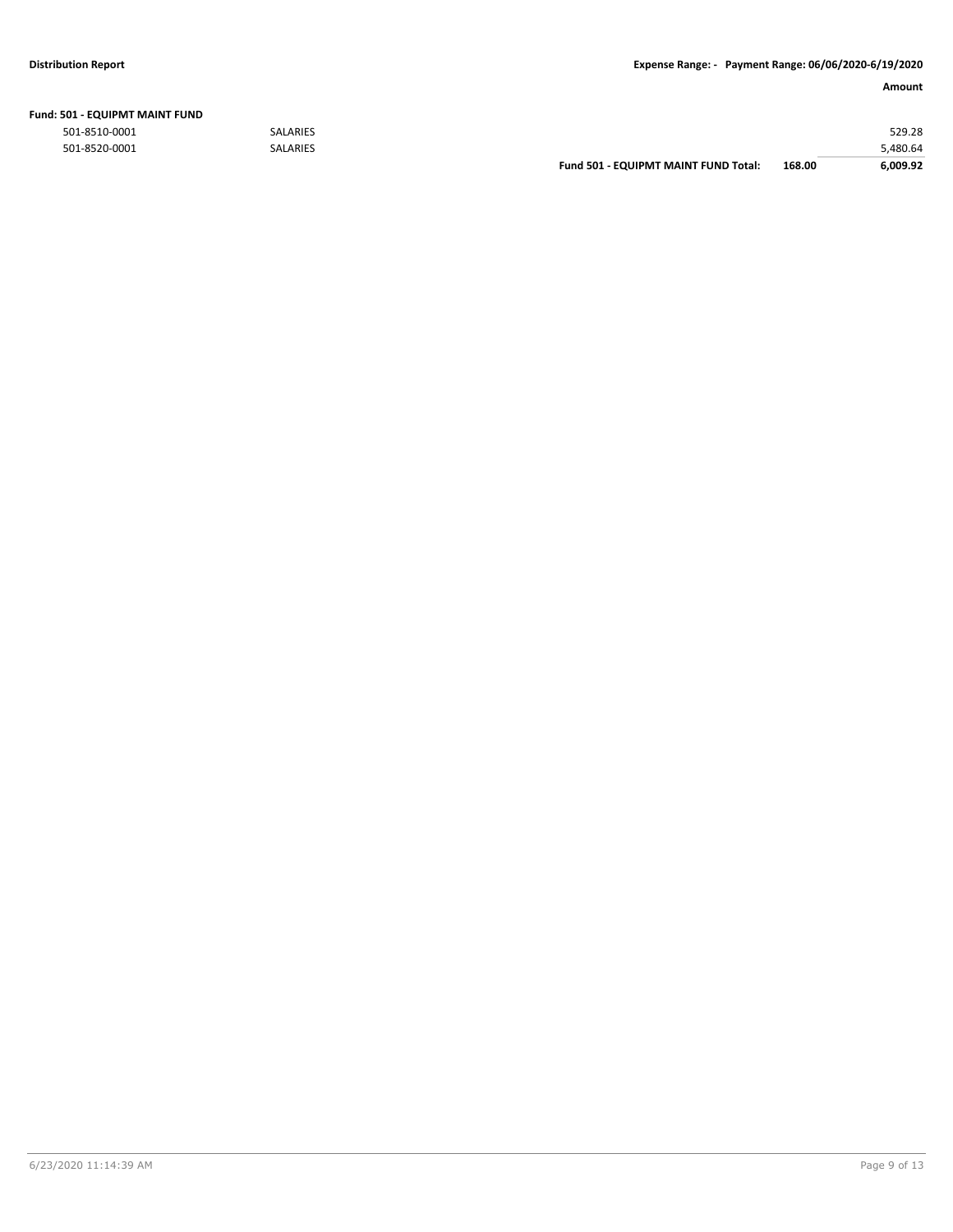**Fund: 503 - MIS FUND** 503-4010-0001 SALARIES 5,267.02

**Fund 503 - MIS FUND Total: 80.00 5,267.02**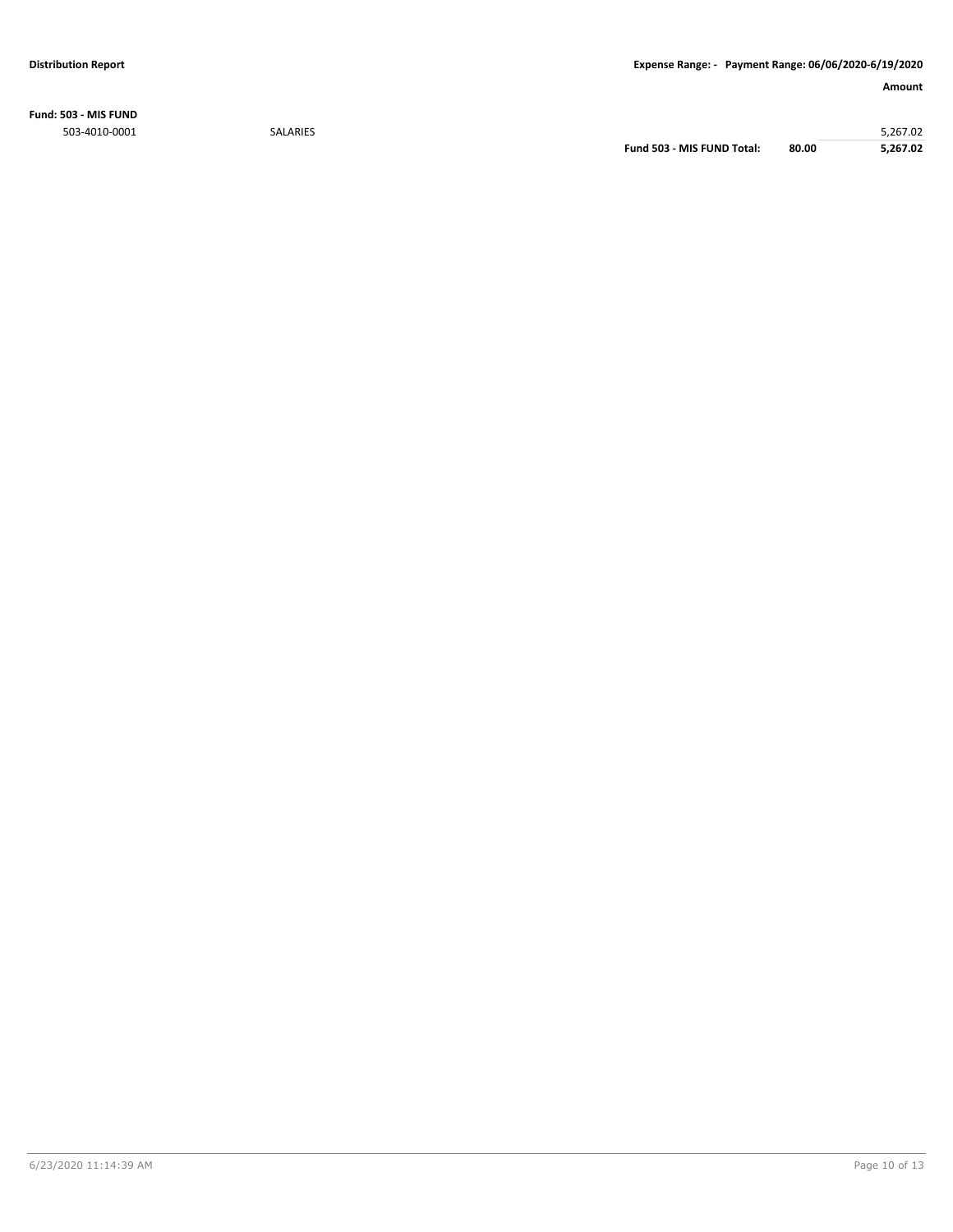#### **Distribution Report Expense Range: - Payment Range: 06/06/2020-6/19/2020**

| Fund: 951 - SAN. DISTRICT GEN. FUND |                 |                                           |        |          |
|-------------------------------------|-----------------|-------------------------------------------|--------|----------|
| 951-8810-0001                       | <b>SALARIES</b> |                                           |        | 861.01   |
| 951-8820-0001                       | <b>SALARIES</b> |                                           |        | 8,998.98 |
| 951-8820-0002                       | <b>OVERTIME</b> |                                           |        | 10.11    |
|                                     |                 | Fund 951 - SAN, DISTRICT GEN, FUND Total: | 262.15 | 9.870.10 |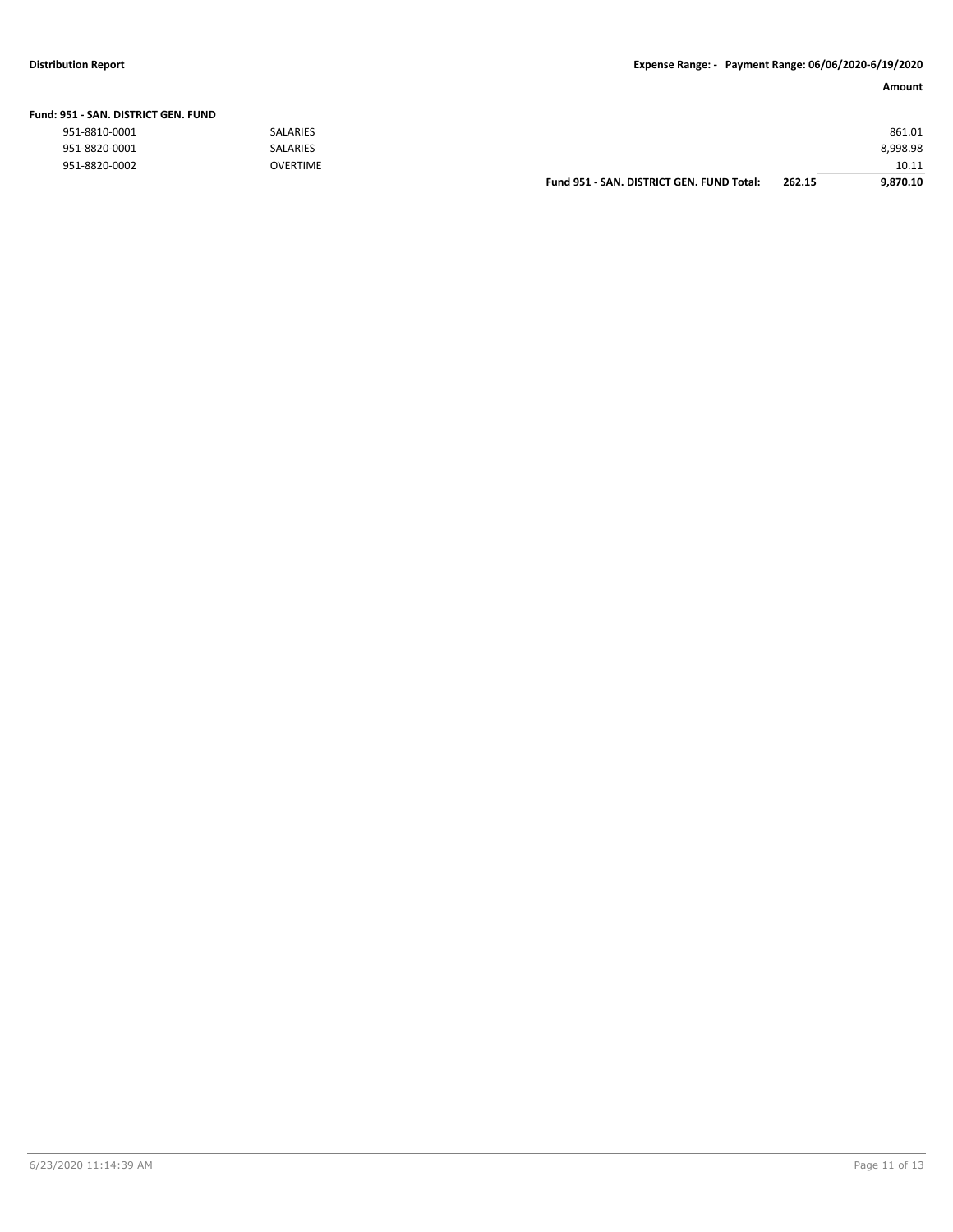|  | Fund: 953 - SAN. DISTRICT CAP. IMPROV |  |
|--|---------------------------------------|--|
|  |                                       |  |

953-8820-9208 SEWER MAIN UPGRADE 263.29

| 953-8820-9214 | DEL MONTE SWR MAIN REPLACEMENT |                                                    |      | 222E<br>444.5. |
|---------------|--------------------------------|----------------------------------------------------|------|----------------|
|               |                                | Fund 953 -<br>: - SAN. DISTRICT CAP. IMPROV Total: | 8.25 | 485.80         |